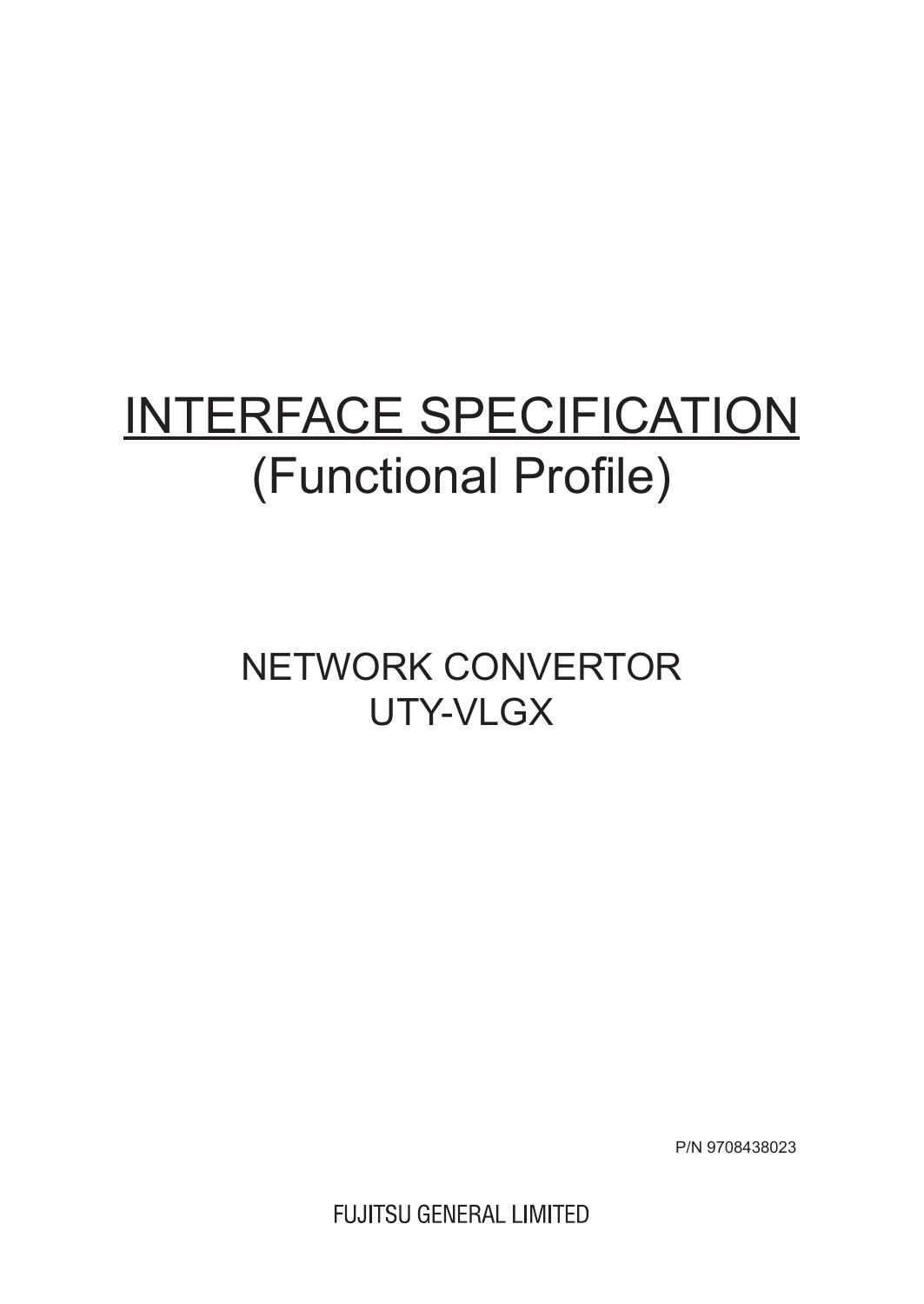## **Contents**

| (1) Total System Configuration Layout                                                                |  |
|------------------------------------------------------------------------------------------------------|--|
|                                                                                                      |  |
|                                                                                                      |  |
| (1) Operating Environment<br>(2) Transmission (Hardware)<br>(3) Function<br>(4) Communication(Input) |  |
|                                                                                                      |  |
| (1) Object Details<br>(2) Network Variables<br>(3) Configuration Properties                          |  |
|                                                                                                      |  |
| 7 DIRECTIONS FOR ASSIGNING THE NV (NETWORK VARIABLE) NUMBER ------29                                 |  |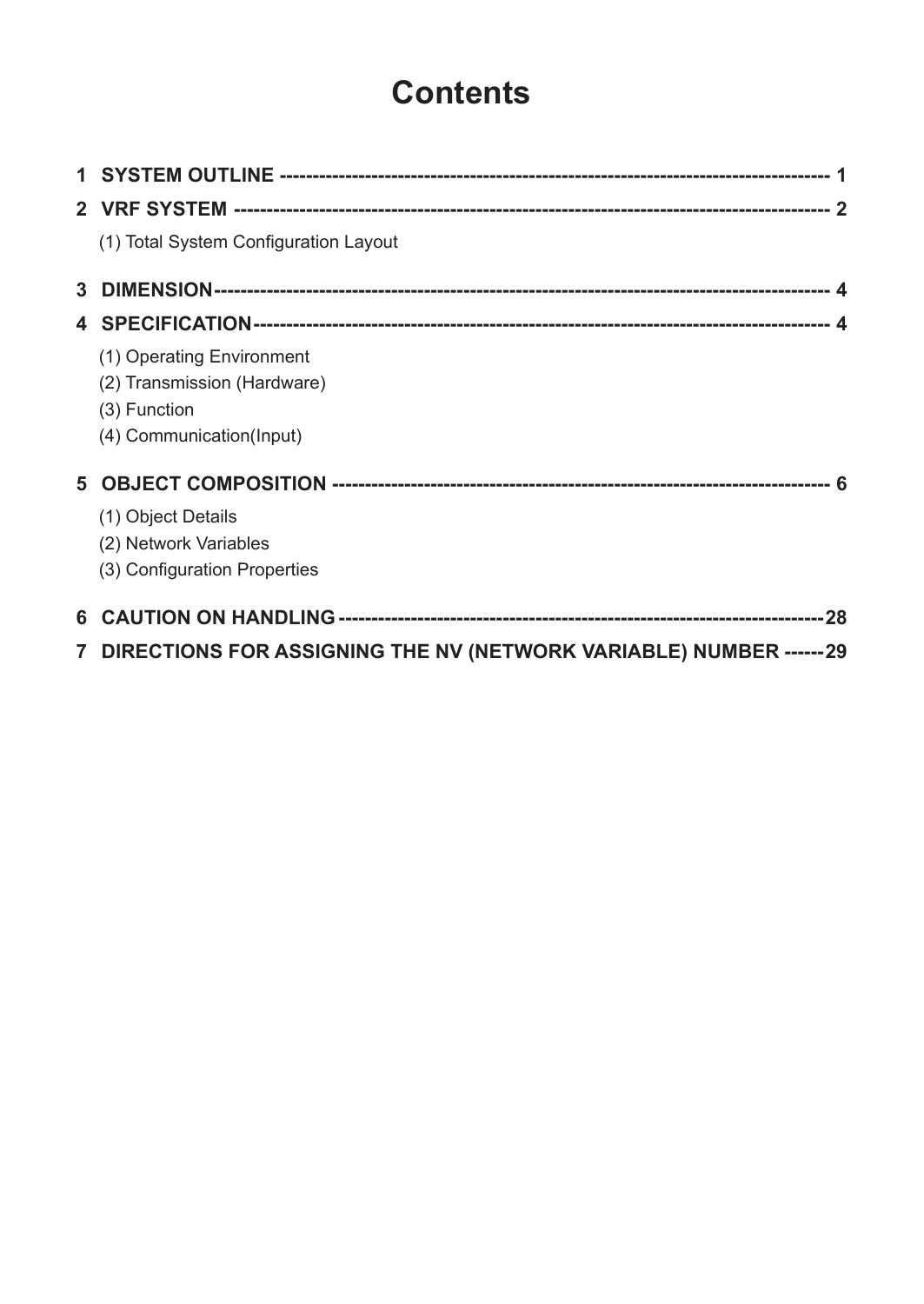#### **1 SYSTEM OUTLINE**

<span id="page-2-0"></span>

Note: Router should be needed by the number of controlling items in the BMS.

#### **(1) What is the Network Convertor ?**

The convertor for connecting our VRF Network System to the system built by LonWorks<sup>®\*1</sup>, an open network, to manage mutually between BMS and VRF system.

#### **(2) Maximum Controlled number per 1 Network Convertor.**

| Indoor Unit         | 128 |
|---------------------|-----|
| <b>Outdoor Unit</b> | 100 |

**(3) Maximum connectable number per 1 BMS.** 

#### **(4) Maximum connectable number per 1 VRF Network System.**

Network Convertor | 1

\*1 LonWorks® is registered trademarks of Echelon Corporation in the United States and other countries.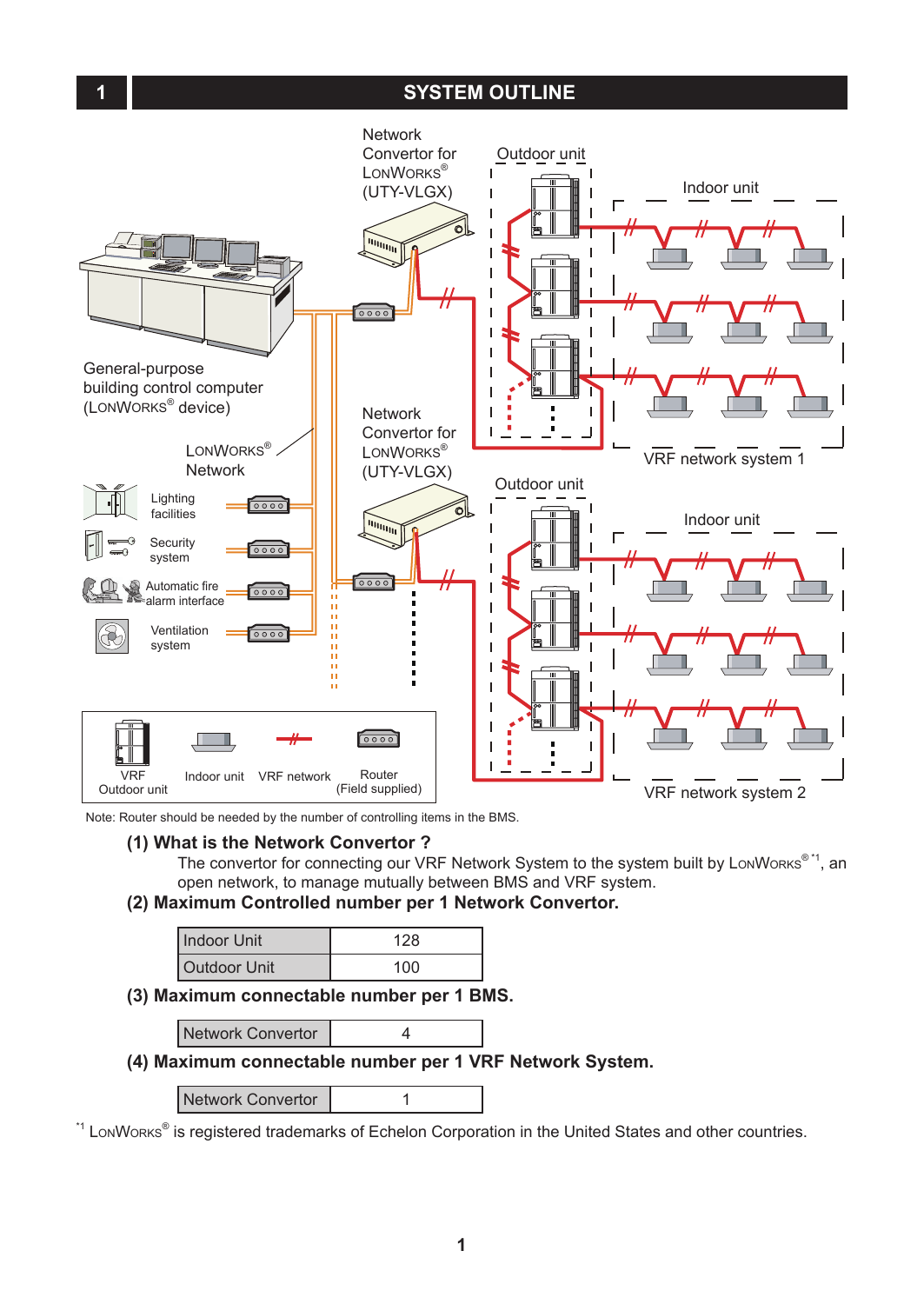<span id="page-3-0"></span>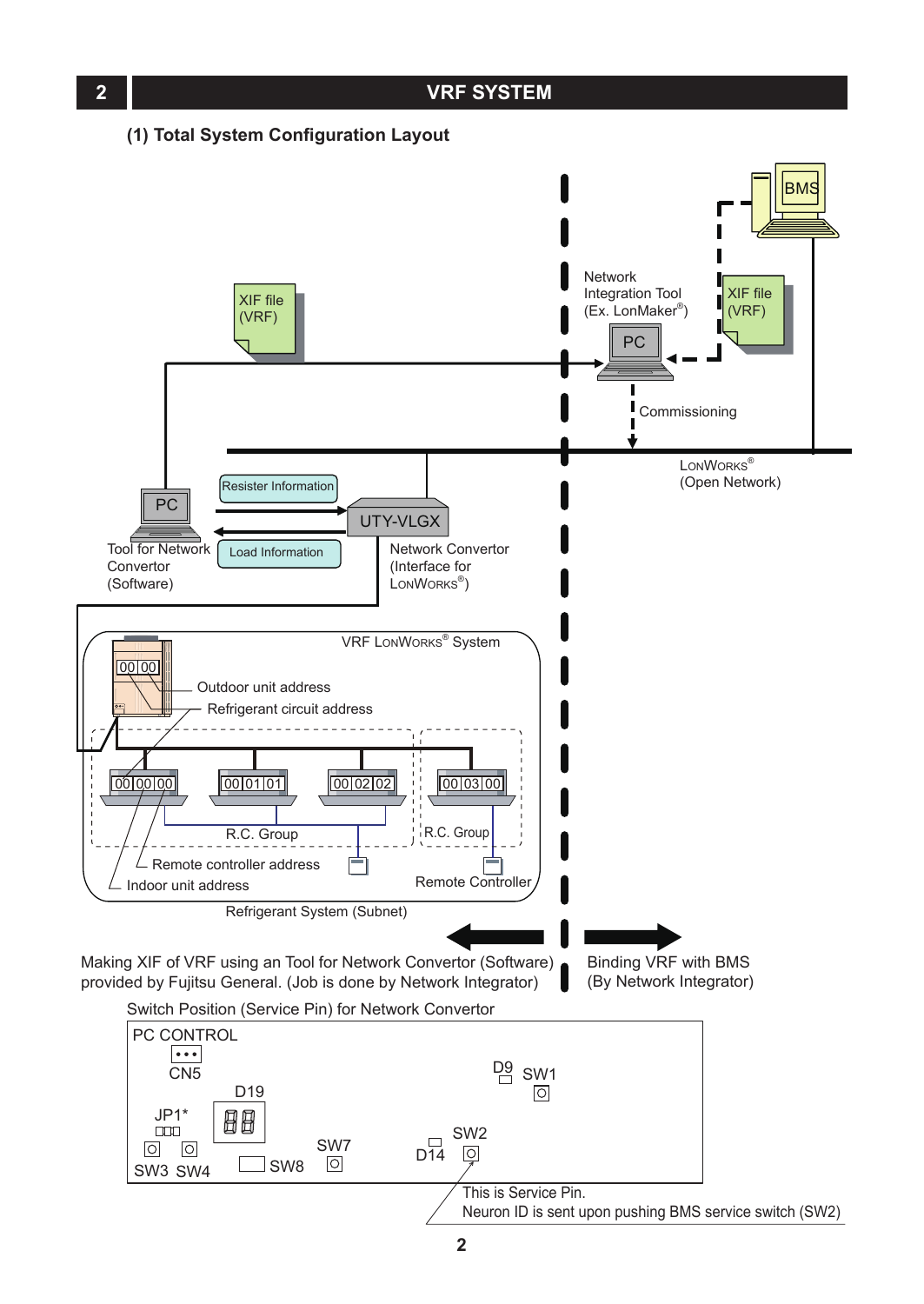#### **Refrigerant System**

This is a system that is composed of indoor units, outdoor unit as well as those of relevant controller. All of the units and the equipment are connected with the same refrigerant circuit.

#### **R.C. Group**

This is the control unit of indoor units that have been connected with 1 remote controller cable, or single indoor unit.

These 2 kinds of control units are the smallest unit controlled.

Up to 16 indoor units in same group is connectable to 1 controller unit.

#### **Refrigerant Circuit Address (0 … 99)**

This is the ID individually assigned to each refrigerant system and is used for control.

#### **Outdoor Unit Address (0 …3)**

This is the ID individually assigned to each outdoor unit and used for control.

\* The address of the present VRF system is only 0 to 2.

#### **Indoor Unit Address (0 …63)**

This is the ID individually assigned to each indoor unit and used for control.

\* The address of the present VRF system is from 0 to 47.

#### **Remote Controller Address (0 …15)**

This is the ID individually assigned to the indoor units forming each Remote Controller Group and is used for control.

When you control the indoor unit in a remote controller group, please give control instructions to the indoor unit of a remote controller address "00."

Therefore, bind the indoor unit address that has a remote controllers address of "00". The unit will not operate if an address other than the remote controller address is bound.

#### **Network Convertor Address**

This is the Address individually assigned to the Network Convertor for VRF Network System. It is a necessary address for exchanging information with BMS. When setting address, please be sure that the address of Network Convertor is not overlap the address of other controller like, Touch Panel Controller & Network Convertor for Group Remote Controller.

The above-mentioned addresses are addresses on the VRF network work system side.

#### **ID Number (0 …3)**

ID Number is required to identify Network Convertor from BMS. A maximum of 4 Network Convertors can be connected to 1 BMS, and ID Number allocation is like 00, 01, and so on.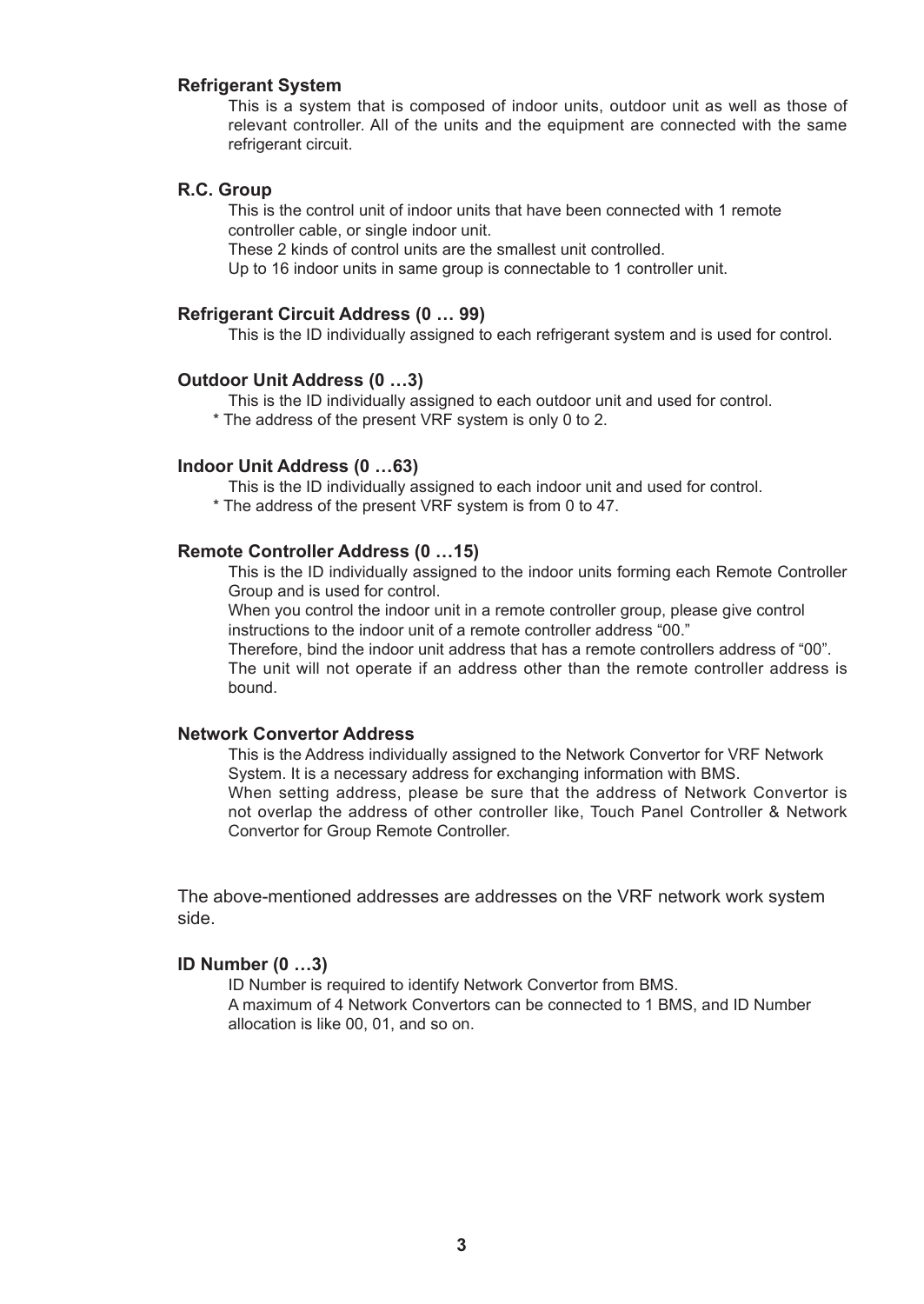

#### **4 SPECIFICATION**

#### **(1) Operating Environment**

| Power supply                             |           | 1Ø AC208-240V 50/60Hz                      |
|------------------------------------------|-----------|--------------------------------------------|
| Power consumption (W)                    |           | 4.5                                        |
| Temperature $°C$ ( $°F$ )                | Operating | $0 - 46$ (32-114)                          |
|                                          | Packaged  | $-10-60(14-140)$                           |
| Humidity (%)                             | Packaged  | 0-95 (RH); No condensation                 |
| Dimensions $H \times W \times D$ mm(in.) |           | 67 x 288 x 211 (2-5/8 x 11-11/32 x 8-5/16) |
| Weight g (oz.)                           |           | 1500 (53)                                  |

#### **(2) Transmission (Hardware)**

| LONWORKS <sup>®</sup> Network |                                                            |  |  |  |
|-------------------------------|------------------------------------------------------------|--|--|--|
| Transmission speed            | 78 kbps                                                    |  |  |  |
| <b>Transceiver</b>            | FT-X1 (Echelon <sup>®</sup> Corporation)                   |  |  |  |
| Transmission way form         | Free topology                                              |  |  |  |
| Cable                         | Twisted pair cable (shield)                                |  |  |  |
|                               | 22AWG Equivalent                                           |  |  |  |
| Network connector             | 1 terminal                                                 |  |  |  |
| Terminal resistor             | None attachment (It attaches at the terminal of a network) |  |  |  |

<span id="page-5-0"></span>The network converter is comprised of a body and cover.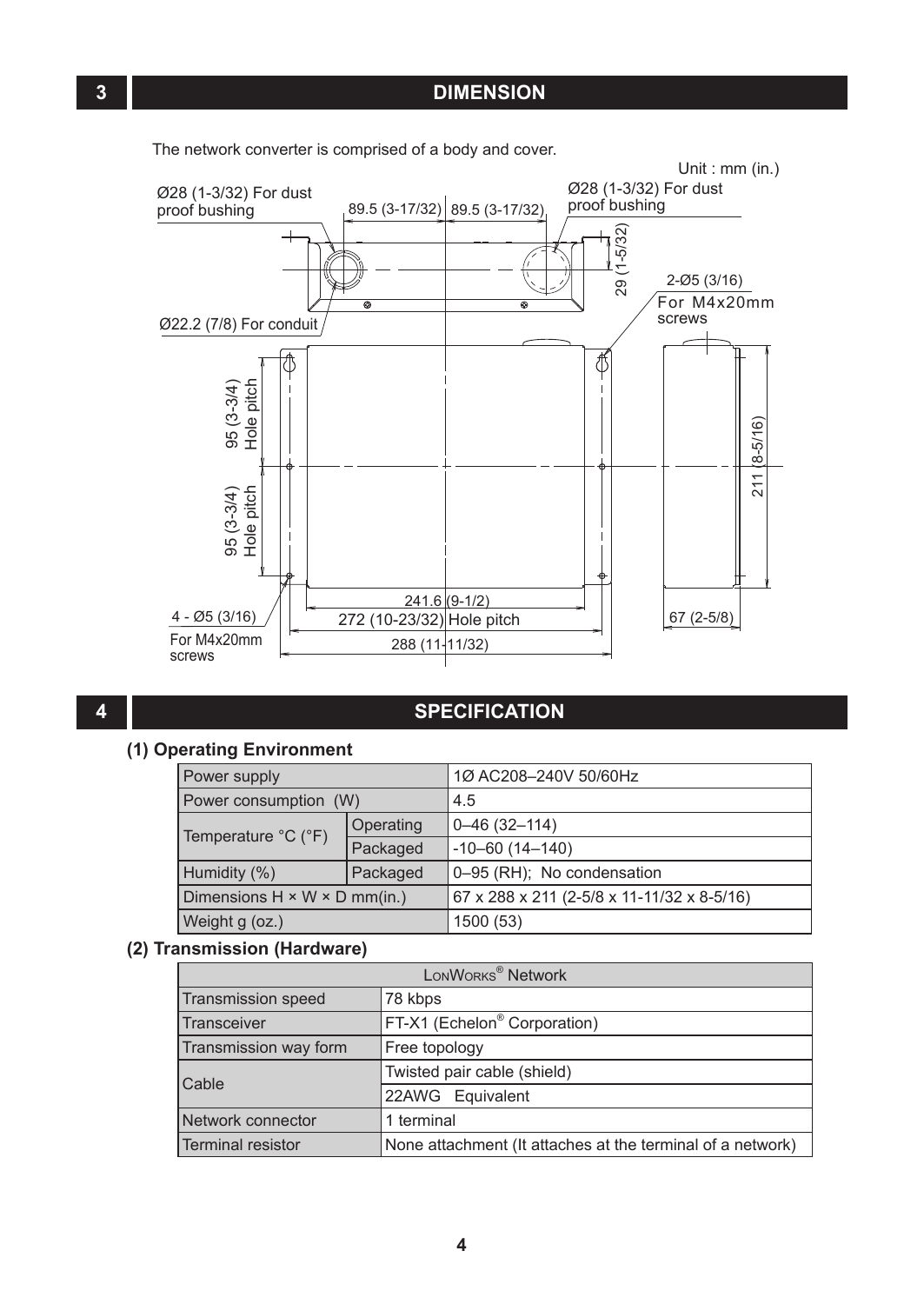#### **(3) Function**

<span id="page-6-0"></span>

| Item                                      | Control <sup>*1</sup> |              | Monitor Information <sup>2</sup>   |                                    |           | Configuration<br>Property |
|-------------------------------------------|-----------------------|--------------|------------------------------------|------------------------------------|-----------|---------------------------|
|                                           | Individual            | <b>Batch</b> |                                    | Indoor Unit Outdoor Unit Convertor |           |                           |
| Start/Stop <sup>*5</sup>                  | ●                     | ●            | æ                                  |                                    |           |                           |
| Operation mode setting                    | $\bullet$             | $\bullet$    | $\bullet$                          |                                    |           |                           |
| Room temp. setting                        | $\bullet$             | $\bullet$    | $\bullet$                          |                                    |           |                           |
| Fan speed setting                         |                       |              |                                    |                                    |           |                           |
| Central control (All)                     | $\bullet$             | $\bullet$    | ●                                  |                                    |           |                           |
| Central control (Timer)                   | $\bullet$             | $\bullet$    | $\bullet$                          |                                    |           |                           |
| Central control (Set temp.)               | $\bullet$             | $\bullet$    | $\bullet$                          |                                    |           |                           |
| Central control (Start/Stop)              | $\bullet$             | ●            | ●                                  |                                    |           |                           |
| Central control (Start)                   | ●                     |              |                                    |                                    |           |                           |
| Central control (Operation mode)          | $\bullet$             | $\bullet$    | $\bullet$                          |                                    |           |                           |
| Central control (Filter rest)             | $\bullet$             | $\bullet$    | $\bullet$                          |                                    |           |                           |
| Thermostat Off setting *5 *6              | $\bullet$             |              | ●                                  |                                    |           |                           |
| Anti freeze                               | $\bullet$             |              | $\bullet$                          |                                    |           |                           |
| Economy mode                              | $\bullet$             |              |                                    |                                    |           |                           |
| Filter reset                              |                       |              | A                                  |                                    |           |                           |
| Room temp.                                |                       |              | ●                                  |                                    |           |                           |
| Operation mode Limitation                 |                       |              | $\bullet$                          |                                    |           |                           |
| Emergency stop setting                    |                       | ●            | $\overline{\bullet}$ <sup>*3</sup> |                                    |           |                           |
| Set Point Limit setting                   | $\bullet$             | $\bullet$    | $\bullet$                          |                                    |           |                           |
| Bus Priority mode setting                 |                       |              | $\bullet$ <sup>*4</sup>            |                                    |           |                           |
| Maintenance mode setting                  |                       |              | $\overline{\bullet}$ <sup>73</sup> |                                    |           |                           |
| System Time setting                       |                       | $\bullet$    |                                    |                                    |           |                           |
| Error code                                |                       |              | $\bullet$                          | $\bullet$                          | $\bullet$ |                           |
| Transmission interval and timing          |                       |              |                                    |                                    |           |                           |
| setting                                   |                       |              |                                    |                                    |           |                           |
| Transmission mode setting                 |                       |              |                                    |                                    |           |                           |
| Send delay at Power On                    |                       |              |                                    |                                    |           |                           |
| Send Condition of Room temp<br>NV setting |                       |              |                                    |                                    |           |                           |

 $11$  LonWorks<sup>®</sup> network  $\rightarrow$  VRF network system

 $\sqrt[2]{2}$  VRF network system  $\rightarrow$  LonWorks<sup>®</sup> network

<sup>\*3</sup> For any indoor unit registered on Convertor and the indoor unit within the same refrigerant system.

<sup>\*4</sup> These functions are set to the entire system.

- <sup>5</sup> To protect the compressor of the outdoor unit, please carefully read and understand the following cautions that may affect the operation of the compressor before executing the setting.
	- When performing periodical settings like schedule settings for the following functions, perform the setting to all the indoor units in the same refrigerant system simultaneously, conforming to the timing restriction described below.

<Corresponding function>



More than 10 minutes must elapse.

\*6 Forced thermostat OFF instruction

- Only one equipment can send these instructions for each refrigerant system.
- When these instructions are sent by multiple equipments, the system may not respond as instructed or may malfunction.

Individual: For any indoor unit registered on Convertor with Tool for Network Convertor and corresponding to the address. Batch: For all indoor units registered on Convertor with Tool for Network Convertor and corresponding to the address.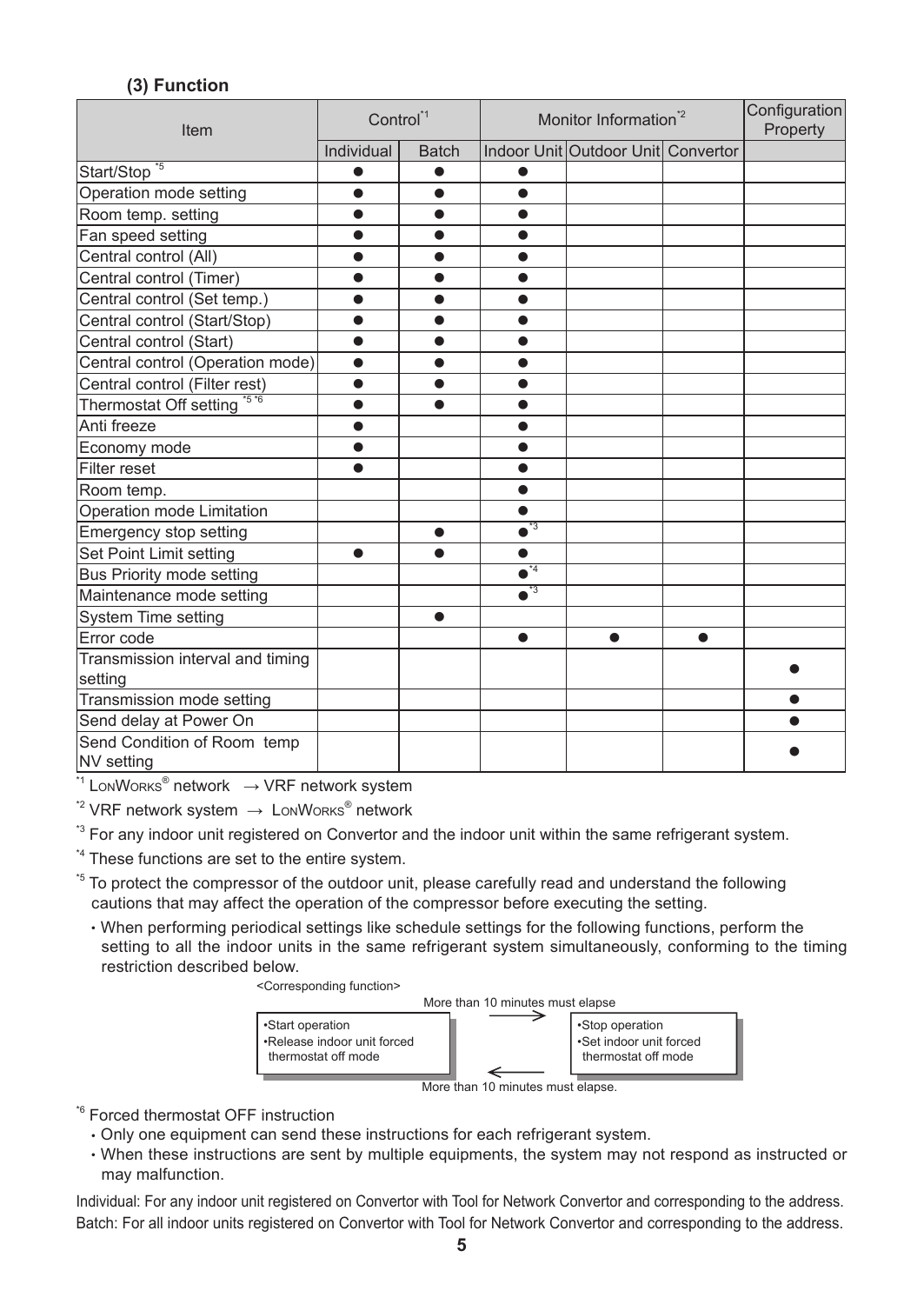#### <span id="page-7-0"></span>**(4) Communication(Input)**

The communication specification of the network variable for an input is as follows.

| Standard input interval | 10 SNVT/sec |
|-------------------------|-------------|
| Peak input interval     | 20 SNVT/sec |

### **5 OBJECT COMPOSITION**

#### **(1) Object Details**

#### **Indoor Unit**

|                 | IndoorUnit[000]-[127]<br>TypeNo: 1   |      |                                |
|-----------------|--------------------------------------|------|--------------------------------|
|                 | <b>Manufacture Network Variables</b> |      |                                |
| nv1             | nviStPnnn<br>SNVT temp p             | nv12 | nvoSpTnnn<br>SNVT_temp_p       |
| nv2             | nviOMdnnn<br>SNVT_hvac_mode          | nv13 | nvoUStsnnn<br>SNVT_hvac_status |
| nv3             | nviUOnnnn<br>SNVT_switch             | nv14 | nvoStPnnn<br>SNVT_temp_p       |
| nv4             | nviFStnnn<br>SNVT_switch             | nv15 | nvoUOnnnn<br>SNVT_switch       |
| nv5             | nviCCtnnn<br>SNVT_state              | nv16 | nvoFStnnn<br>SNVT_switch       |
| nv <sub>6</sub> | nviAFnnn<br>SNVT_switch              | nv17 | nvoCCtnnn<br>SNVT_state        |
| nv7             | nviESnnn<br>SNVT_hvac_mode           | nv18 | nvoAFnnn<br>SNVT_switch        |
| nv8             | nviFRtnnn<br>SNVT_switch             | nv19 | nvoESnnn<br>SNVT_hvac_mode     |
| nv9             | nviTOfnnn<br>SNVT_switch             | nv20 | nvoErIUnnn<br>SNVT_count       |
| nv10            | nviHStnnn<br>SNVT_temp_p             | nv21 | nvoTOfnnn<br>SNVT_switch       |
| nv11            | nviLStnnn<br>SNVT_temp_p             | nv22 | nvoAMdnnn<br>SNVT_hvac_mode    |
|                 |                                      | nv23 | nvoLMdnnn<br>SNVT_state        |
|                 |                                      | nv24 | nvoHStnnn<br>SNVT_temp_p       |
|                 |                                      | nv25 | nvoLStnnn<br>SNVT_temp_p       |
|                 |                                      |      |                                |

\* This object is defined by each indoor unit

\* nnn:Fucntional Block Number(000-127)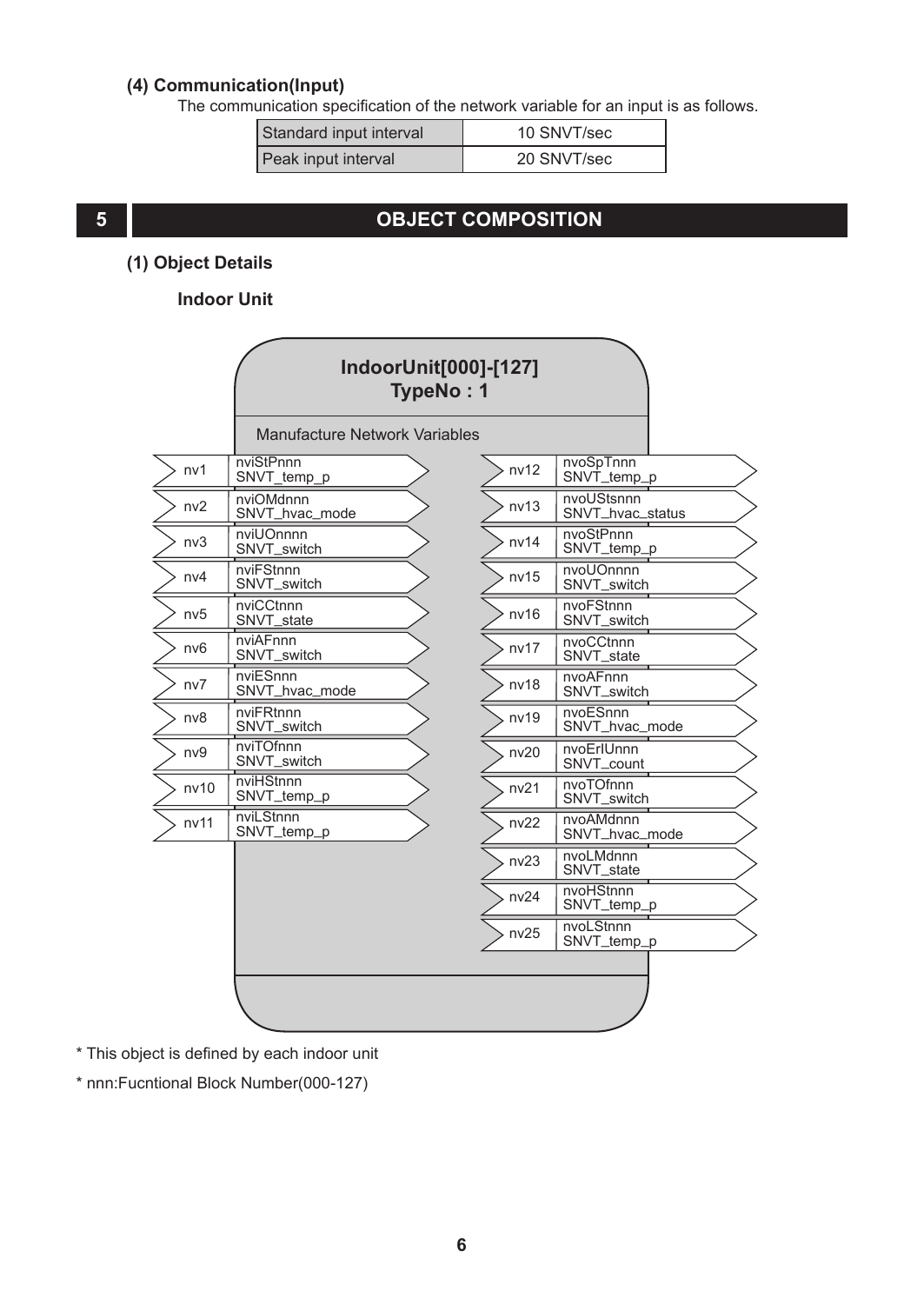| nv#            | Name       | In/Out | <b>Type</b>      | Description                                            |
|----------------|------------|--------|------------------|--------------------------------------------------------|
| 1              | nviStPnnn  | In     | SNVT temp p      | Room temperature setting                               |
| 2              | nviOMdnnn  | In     | SNVT hvac mode   | Operation mode setting                                 |
| 3              | nviUOnnnn  | In     | SNVT switch      | Start/Stop setting                                     |
| $\overline{4}$ | nviFStnnn  | In     | SNVT_switch      | Fan speed setting                                      |
| 5              | nviCCtnnn  | In     | SNVT_state       | Central control setting                                |
| 6              | nviAFnnn   | In     | SNVT switch      | Anti freeze setting                                    |
| $\overline{7}$ | nviESnnn   | In     | SNVT_hvac_mode   | Economy mode setting                                   |
| 8              | nviFRtnnn  | In     | SNVT switch      | Filter reset                                           |
| 9              | nviTOfnnn  | In     | SNVT_switch      | Forced Thermostat Off setting                          |
| 10             | nviHStnnn  | In     | SNVT temp p      | Set Point limitation setting at Heat Mode              |
| 11             | nviLStnnn  | In     | SNVT_temp_p      | Set Point limitation setting at Cool/Dry Mode          |
| 12             | nvoSpTnnn  | Out    | SNVT temp p      | Room temperature value                                 |
| 13             | nvoUStsnnn | Out    | SNVT hvac status | Operation mode value                                   |
| 14             | nvoStPnnn  | Out    | SNVT_temp_p      | Room temperature setting value                         |
| 15             | nvoUOnnnn  | Out    | SNVT switch      | Start/Stop value                                       |
| 16             | nvoFStnnn  | Out    | SNVT_switch      | Fan speed value                                        |
| 17             | nvoCCtnnn  | Out    | SNVT state       | Central control setting value                          |
| 18             | nvoAFnnn   | Out    | SNVT switch      | Anti freeze On/Off setting value                       |
| 19             | nvoESnnn   | Out    | SNVT hvac mode   | Economy mode setting value                             |
| 20             | nvoErIUnnn | Out    | SNVT count       | Error code value                                       |
| 21             | nvoTOfnnn  | Out    | SNVT switch      | Forced Thermostat Off setting value                    |
| 22             | nvoAMdnnn  | Out    | SNVT hvac mode   | Auto mode value                                        |
| 23             | nvoLMdnnn  | Out    | SNVT_state       | <b>Mode Limitation</b>                                 |
| 24             | nvoHStnnn  | Out    | SNVT_temp_p      | Set Point limitation setting value at Heat<br>Mode     |
| 25             | nvoLStnnn  | Out    | SNVT temp p      | Set Point limitation setting value at<br>Cool/Dry Mode |

For the nv number, please refer to "7. DIRECTIONS FOR ASSIGNING THE NV (NETWORK VARIABLE) NUMBER".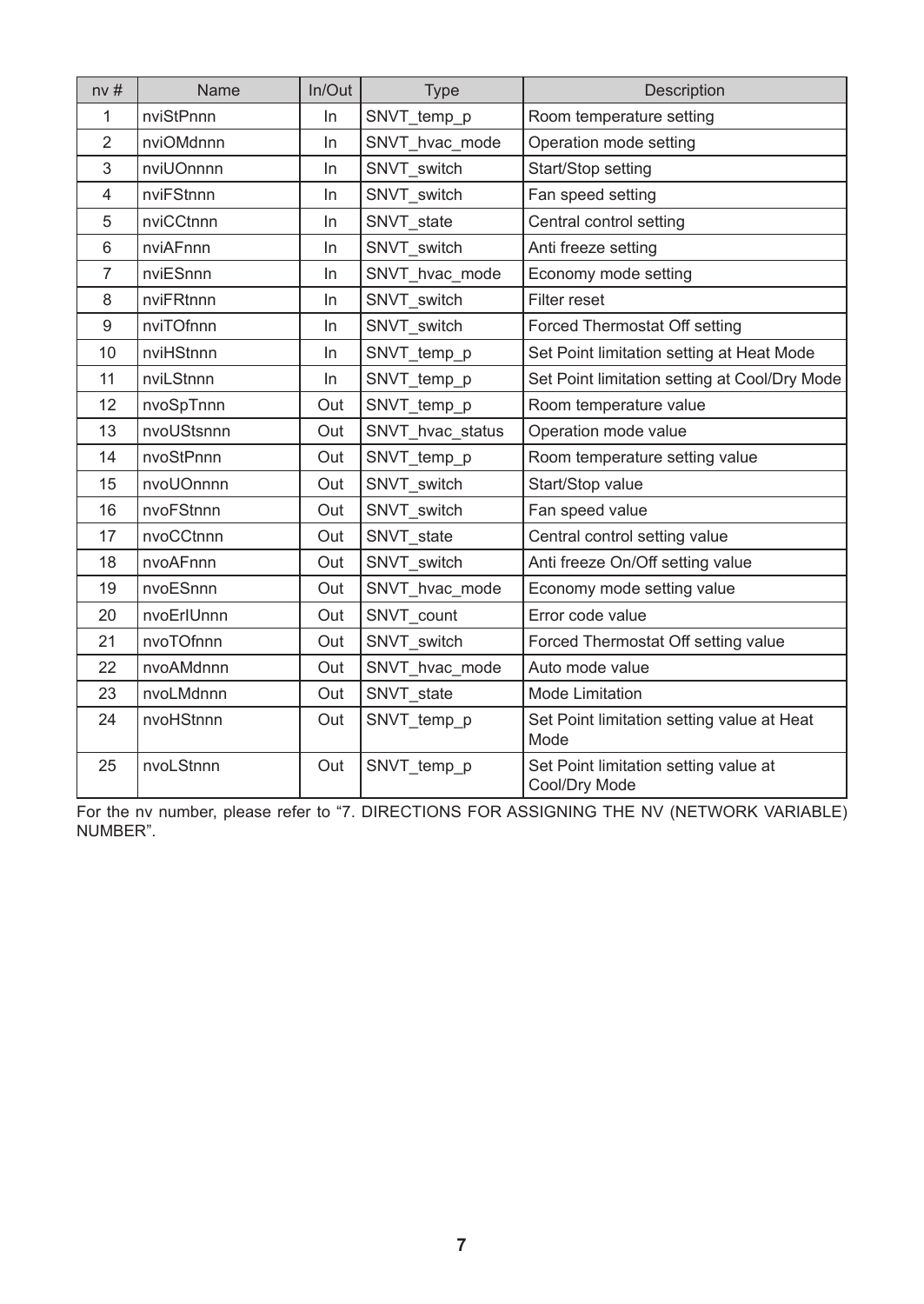#### **Outdoor Unit**



- \* This object is defined by each outdoor unit
- \* mm: Functional Block Number.(00~99)

| nv# | Name      | In/Out | <b>vpe</b>    | Description      |
|-----|-----------|--------|---------------|------------------|
| 26  | nvoErOUmm | Out    | SNVT<br>count | Error code value |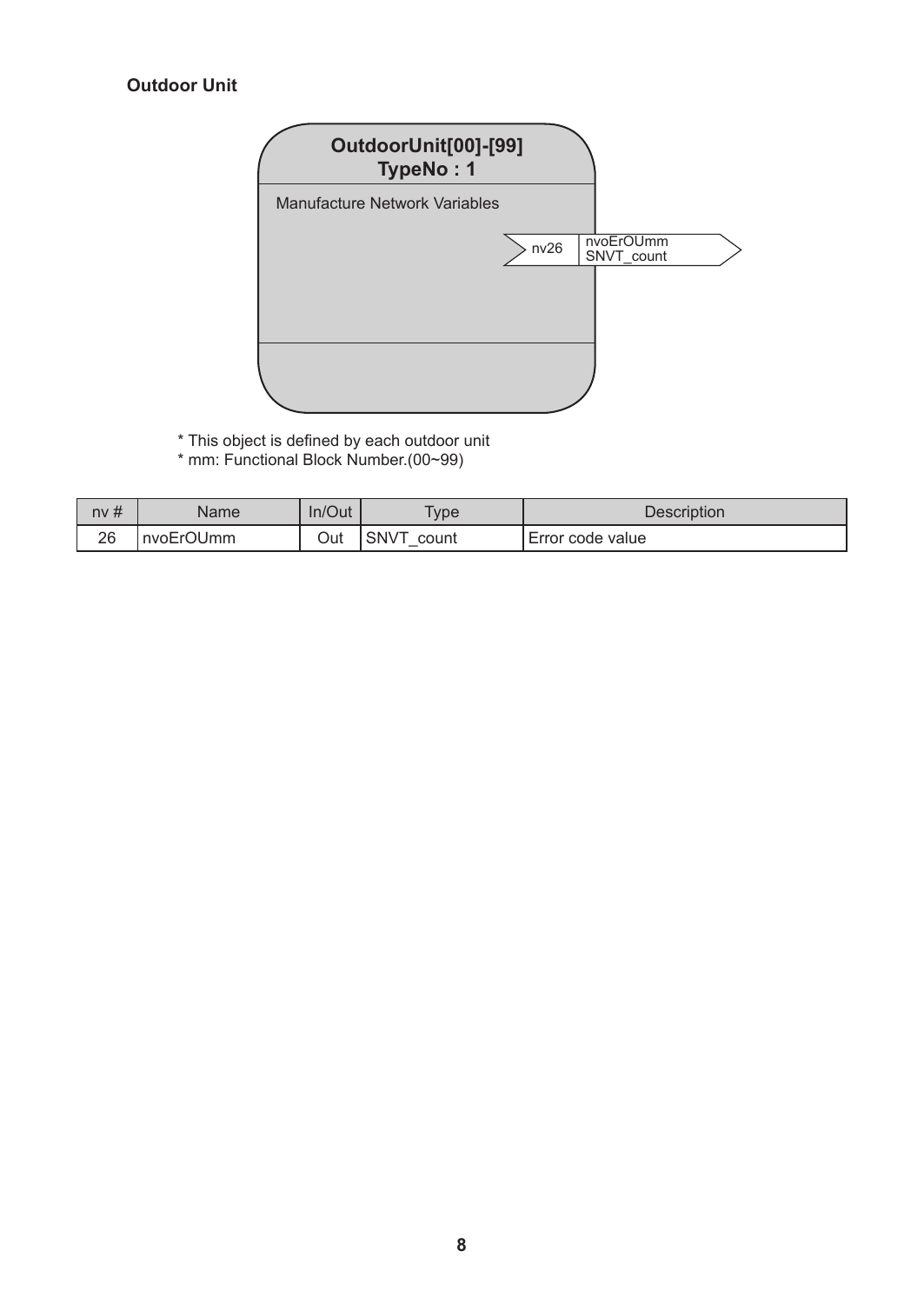#### **All Indoor Unit Control**

|      | Manufacture Network Variables |      |                        |  |
|------|-------------------------------|------|------------------------|--|
| nv27 | nviBOMd<br>SNVT_hvac_mode     | nv39 | nvoBEOf<br>SNVT_switch |  |
| nv28 | nviBUOn<br>SNVT_switch        | nv40 | nvoBBMd<br>SNVT_switch |  |
| nv29 | nviBCCt<br>SNVT_state         | nv41 | nvoBMMd<br>SNVT_switch |  |
| nv30 | nviBEOf<br>SNVT_switch        |      |                        |  |
| nv31 | nviBStP<br>SNVT_temp_p        |      |                        |  |
| nv32 | nviBFSt<br>SNVT_switch        |      |                        |  |
| nv33 | nviBTOf<br>SNVT_switch        |      |                        |  |
| nv34 | nviBTmSt<br>SNVT_time_stamp   |      |                        |  |
| nv35 | nviBDSt<br>SNVT_date_day      |      |                        |  |
| nv36 | nviBHSt<br>SNVT_temp_p        |      |                        |  |
| nv37 | nviBLSt<br>SNVT_temp_p        |      |                        |  |
| nv38 | nviBRLSt<br>SNVT_switch       |      |                        |  |
|      |                               |      |                        |  |

| nv# | Name     | In/Out | <b>Type</b>     | Description                                              |
|-----|----------|--------|-----------------|----------------------------------------------------------|
| 27  | nviBOMd  | In.    | SNVT_hvac_mode  | Batch operation mode setting                             |
| 28  | nviBUOn  | In.    | SNVT switch     | Batch Start/Stop setting                                 |
| 29  | nviBCCt  | In.    | SNVT state      | Batch Central control setting                            |
| 30  | nviBEOf  | In.    | SNVT_switch     | Batch Emergency Off setting                              |
| 31  | nviBStP  | In.    | SNVT temp p     | Batch Room temperature setting                           |
| 32  | nviBFSt  | In.    | SNVT switch     | Batch Fan speed setting                                  |
| 33  | nviBTOf  | In.    | SNVT switch     | Batch Forced Thermostat Off setting                      |
| 34  | nviBTmSt | In.    | SNVT_time_stamp | System Time setting                                      |
| 35  | nviBDSt  | In.    | SNVT_date_day   | System Day of week setting                               |
| 36  | nviBHSt  | In.    | SNVT_temp_p     | Batch Set Point Limit setting at Heat Mode               |
| 37  | nviBLSt  | In.    | SNVT temp p     | Batch Set Point Limit setting at Cool/Dry Mode           |
| 38  | nviBRLSt | In.    | SNVT switch     | Batch Set Point Limit setting value Request              |
| 39  | nvoBEOf  | Out    | SNVT switch     | VRF System Emergency Stop setting value                  |
| 40  | nvoBBMd  | Out    | SNVT switch     | VRF system mode (Network Priority Mode)<br>setting value |
| 41  | nvoBMMd  | Out    | SNVT switch     | VRF system mode(Maintenance) setting value               |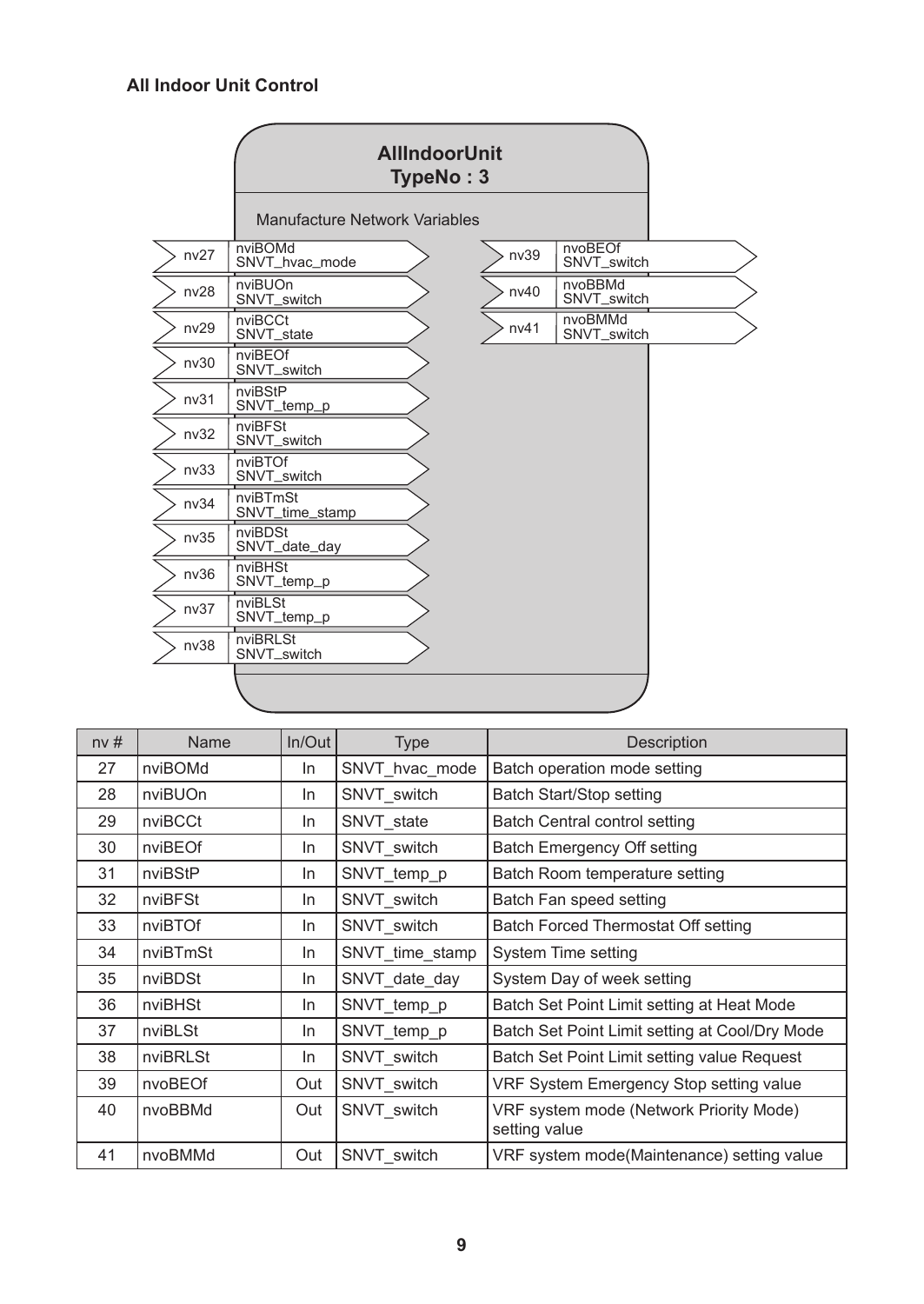#### **Network Convertor**



| nv# | <b>Name</b> | $In/O$ ut | Type           | <b>Description</b>                       |
|-----|-------------|-----------|----------------|------------------------------------------|
| 42  | nvoErNC     | Out       | SNVT count     | Error code value                         |
| 43  | nciMd1CP    | In        | SNVT time sec  | Transmission interval and timing setting |
| 44  | nciMd2CP    | In        | SNVT hvac mode | Transmission mode setting                |
| 45  | nciMd3CP    | In        | SNVT time sec  | Transmission start delay time setting    |
| 46  | nciMd4CP    | In        | SNVT_temp_p    | Minimum Room Temperature changed setting |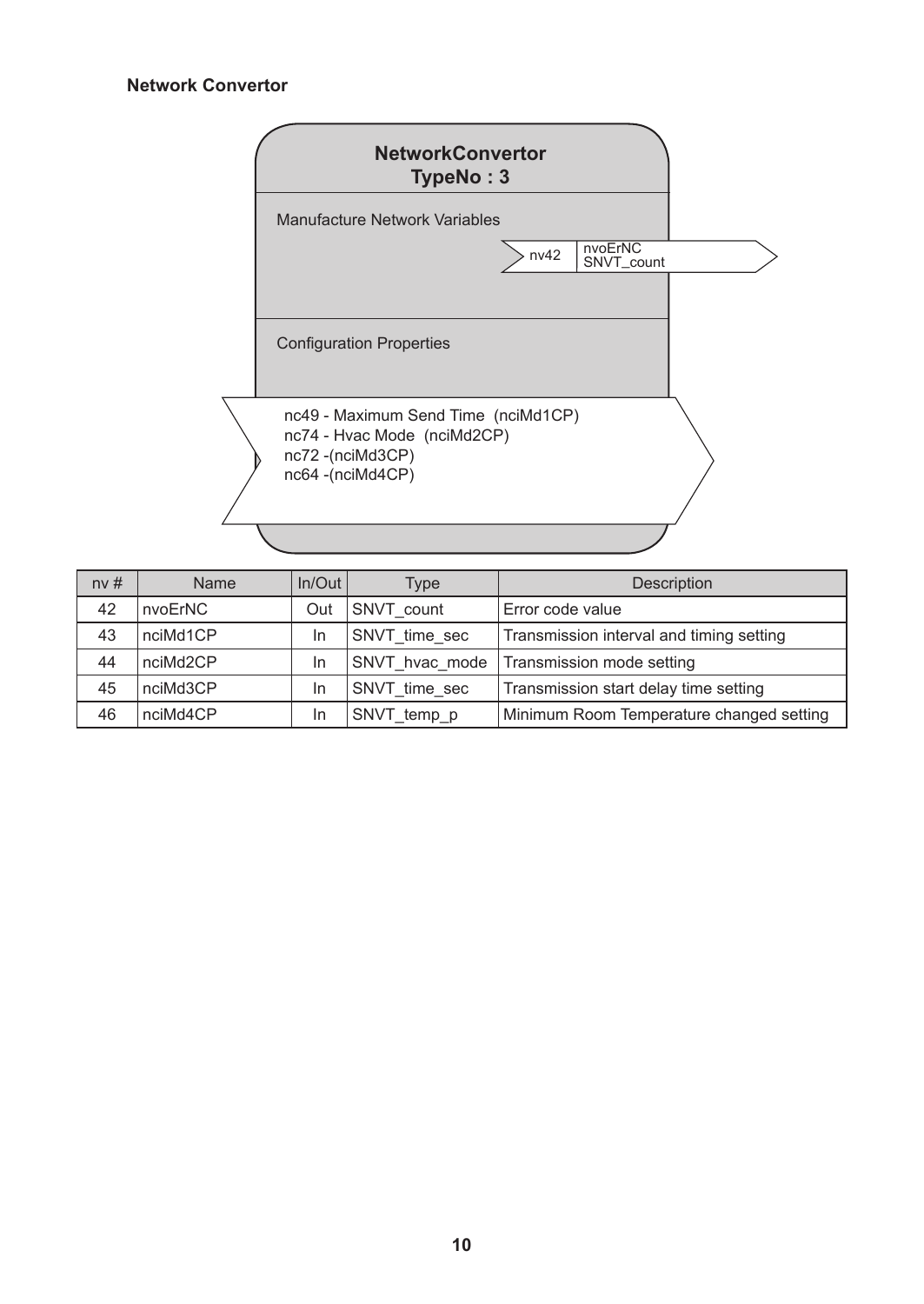#### <span id="page-12-0"></span>**(2) Network Variables\***

\* The service type default of all network variables is Acked.

#### **1. Indoor unit**

#### **Input network variables**

#### **Room temperature setting network input SNVT\_temp\_p nviStPnnn;**

Room temperature of indoor unit is set. Temperature range is different by operation mode.

| Member      | Valid Range***              | Default**                                                                                             |                                       |  |
|-------------|-----------------------------|-------------------------------------------------------------------------------------------------------|---------------------------------------|--|
| (Structure) | Operation mode              | temperature                                                                                           |                                       |  |
|             | Heat<br>Auto<br>Cool<br>Dry | $0.0^{\circ}$ C63.5 $^{\circ}$ C<br>$(0.5^{\circ}$ C step)<br>(32°F  146.3°F<br>$(1^{\circ}$ F step)) | $26.0^{\circ}$ C<br>$(78.8^{\circ}F)$ |  |
|             | Fan                         | Not used                                                                                              |                                       |  |

\*\* This is the default of an indoor unit.

\*\*\* The value of 0.4 or less is omitted.

#### **Operation mode setting network input SNVT\_hvac\_mode nviOMdnnn;**

Operation mode of indoor unit is set.

| Member      | Valid Range                           | Default****       |               |
|-------------|---------------------------------------|-------------------|---------------|
| (Structure) | Identifier (hvac t)<br>Operation mode |                   |               |
|             | Auto**                                | (0) HVAC AUTO     | (3) HVAC COOL |
|             | Heat***                               | (1) HVAC HEAT     |               |
| -           | Cool                                  | (3) HVAC COOL     |               |
|             | Fan**                                 | (9) HVAC FAN ONLY |               |
|             | Dry                                   | (14) HVAC DEHUMID |               |

\*\* Outdoor unit can not be used in case of Heat Pump model.

\*\*\* Outdoor unit can not be used in case of Cooling Only model.

\*\*\*\* This is the default of an indoor unit.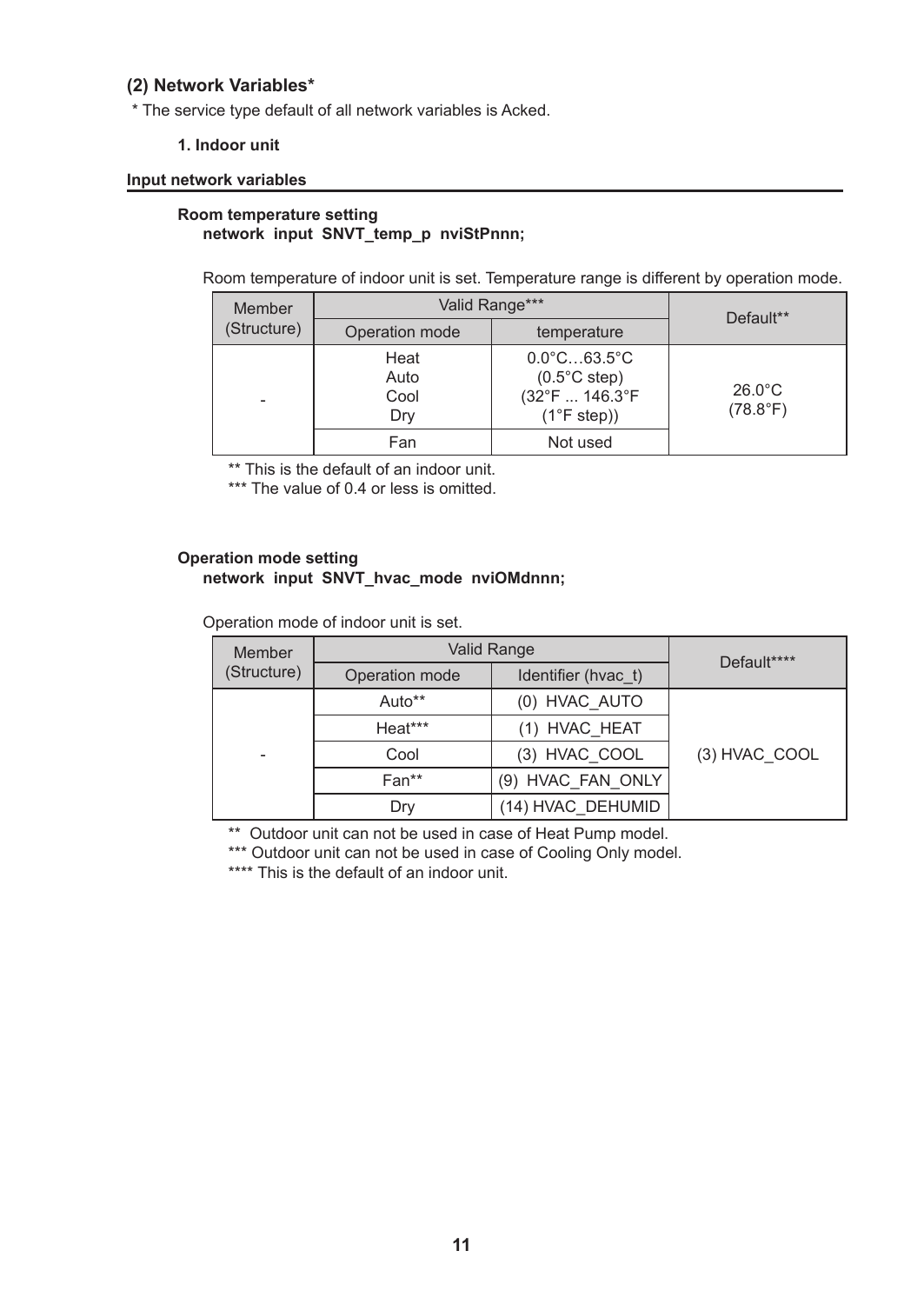#### **Start/Stop setting network input SNVT\_switch nviUOnnnn;**

| Member       |          | Valid Range | Default*        |
|--------------|----------|-------------|-----------------|
| (Structure)  | Mode     | Value       |                 |
|              | OFF      |             |                 |
| <b>State</b> | ON       |             |                 |
| Value        | Not used | 127.5       | 127.5 (invalid) |

Indoor unit is Operation Start or Stop status of an indoor unit is set.

\* This is the default of an indoor unit.

#### **Fan speed setting network input SNVT\_switch nviFStnnn;**

Indoor unit is fan speed mode of indoor unit is set.

| <b>Member</b> | <b>Valid Range</b> |                |          |  |
|---------------|--------------------|----------------|----------|--|
| (Structure)   | Mode               | Value          | Default* |  |
| <b>State</b>  | Not used           | 0              | 0        |  |
|               | Auto               | 0.5            |          |  |
|               | SuperLow           | 1.0 (Reserved) |          |  |
| Value         | Low                | 1.5            | 2.5      |  |
|               | <b>Medium</b>      | 2.0            |          |  |
|               | High               | 2.5            |          |  |
|               | Not used           | 0, 3 to 127.5  |          |  |

\* This is the default of an indoor unit.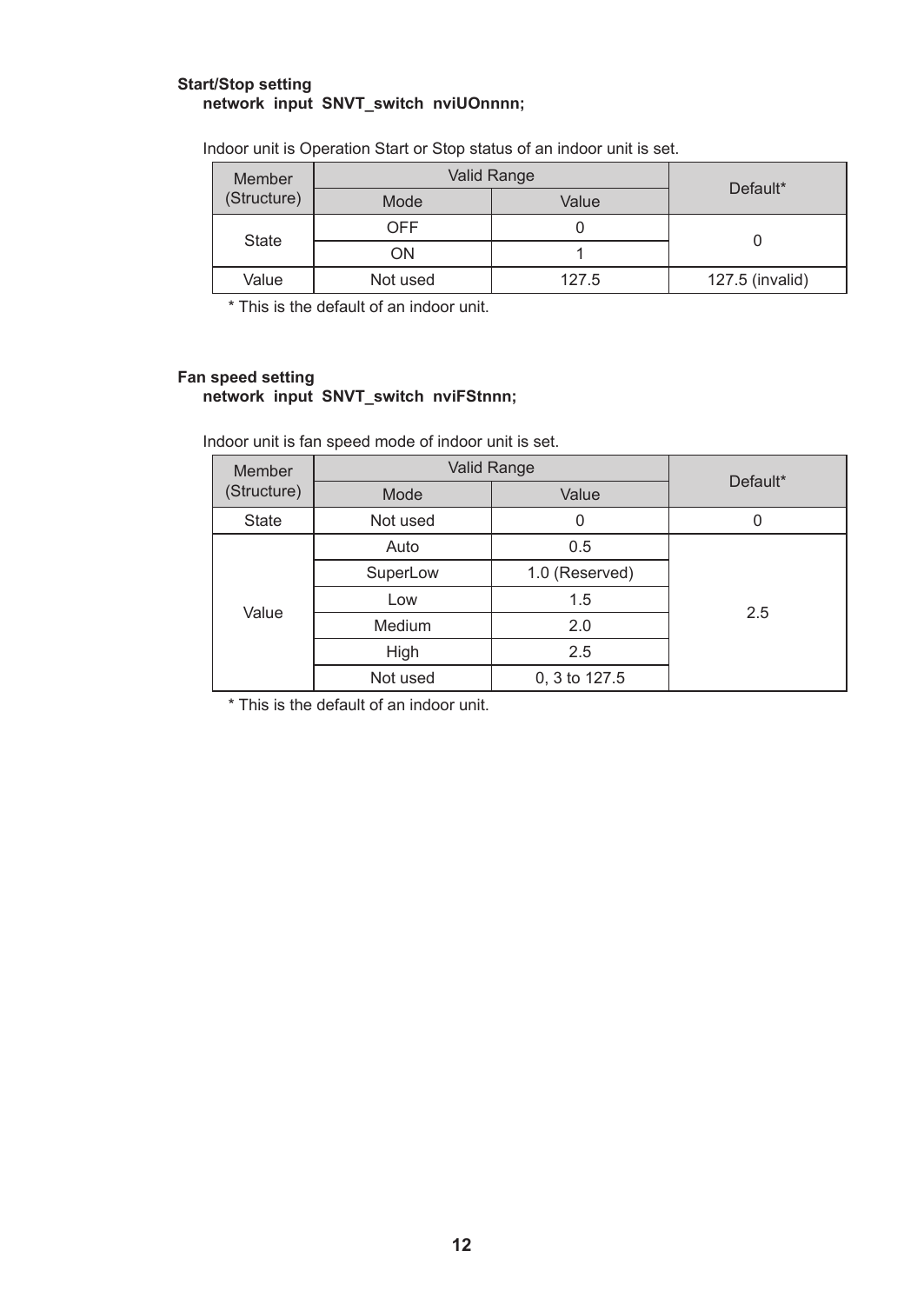#### **Centrally controlling network input SNVT\_state nviCCtnnn;**

Some indoor unit models may not support this function. RC\* prohibition setting.

\* target – Wired remote controller / Simple remote controller /

| <b>Bit</b>       | Valid Range                     |                          |              | <b>Default</b> |
|------------------|---------------------------------|--------------------------|--------------|----------------|
|                  | Prohibition item                | Mode                     | Value        |                |
| bit <sub>0</sub> | All operation                   | Not inhibit              | 0            | $\Omega$       |
|                  | setting **                      | Inhibit                  | 1            |                |
| bit1             | All timer setting               | Not inhibit              | $\mathbf{0}$ | $\mathbf{0}$   |
|                  |                                 | Inhibit                  | 1            |                |
| bit <sub>2</sub> | Room temperature                | Not inhibit              | $\Omega$     | $\mathbf{0}$   |
|                  | setting                         | Inhibit                  | $\mathbf{1}$ |                |
| bit <sub>3</sub> | Operation mode<br>setting       | Not inhibit              | $\mathbf{0}$ | $\Omega$       |
|                  |                                 | Inhibit                  | 1            |                |
| bit4             | Start/Stop operation<br>setting | Not inhibit              | 0            | $\Omega$       |
|                  |                                 | Inhibit                  | 1            |                |
| bit <sub>5</sub> | Filter reset<br>Operation       | Not inhibit              | $\mathbf{0}$ | 0              |
|                  |                                 | Inhibit                  | 1            |                |
| bit <sub>6</sub> | Start operation<br>setting      | Not inhibit              | 0            | 0              |
|                  |                                 | Inhibit                  | 1            |                |
| bit7             | Not used                        |                          | $\Omega$     | $\Omega$       |
|                  |                                 |                          |              |                |
| bit15            | Not used                        | $\overline{\phantom{0}}$ | $\mathbf{0}$ | $\mathbf{0}$   |

Wireless remote controller / Group remote controller

\*\* This includes all prohibition from [bit1] to [bit7].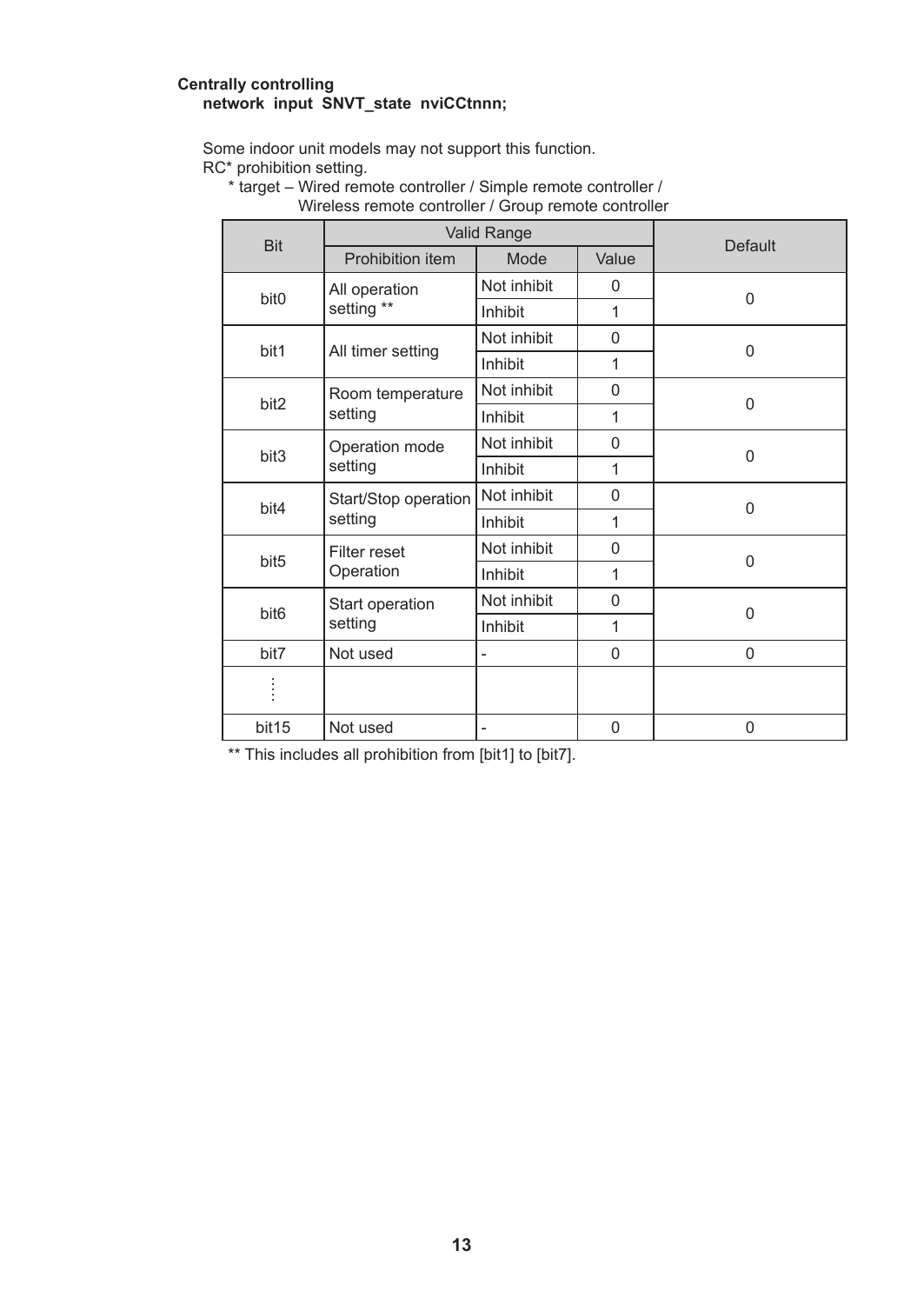#### **Anti freeze setting network input SNVT\_switch nviAFnnn;**

Some indoor unit models may not support this function.

Anti Freeze is a function which performs low temperature heating operation to prevent trouble due to freezing of the water line and equipment when air conditioning operation was stopped in cold regions.

| Member      | Valid Range |       | Default         |
|-------------|-------------|-------|-----------------|
| (Structure) | Setting     | Value |                 |
| State       | OFF         |       |                 |
|             | OΝ          |       |                 |
| Value       | Not used    | 127.5 | 127.5 (invalid) |

#### **Economy setting**

#### **network input SNVT\_hvac\_mode nviESnnn;**

Some indoor unit models may not support this function.

Economy operation can be set by remote controller.

The temperature setting is offset automatically over a certain period of time.

Based on temperature set in remote control unit, temperature of indoor unit varies little by little. However in this case, temperature indication of remote control unit does not vary as it continues to indicate the temperature when ECONOMY Operation was set.

| Member      | Valid Range |                   | Default      |
|-------------|-------------|-------------------|--------------|
| (Structure) | Setting     | Value             |              |
|             | OFF         | (6) HVAC OFF      | (6) HVAC OFF |
| -           | OΝ          | (13) HVAC ECONOMY |              |

#### **Filter reset**

#### **network input SNVT\_switch nviFRtnnn;**

Some indoor unit models may not support this function.

When cleaning the air filter of the indoor unit, reset the display that indicates the schedule for filter cleaning.

| Member      | <b>Valid Range</b> |       | Default         |  |
|-------------|--------------------|-------|-----------------|--|
| (Structure) | Mode               | Value |                 |  |
| State       | Reset              |       |                 |  |
| Value       | Not used           | 127.5 | 127.5 (invalid) |  |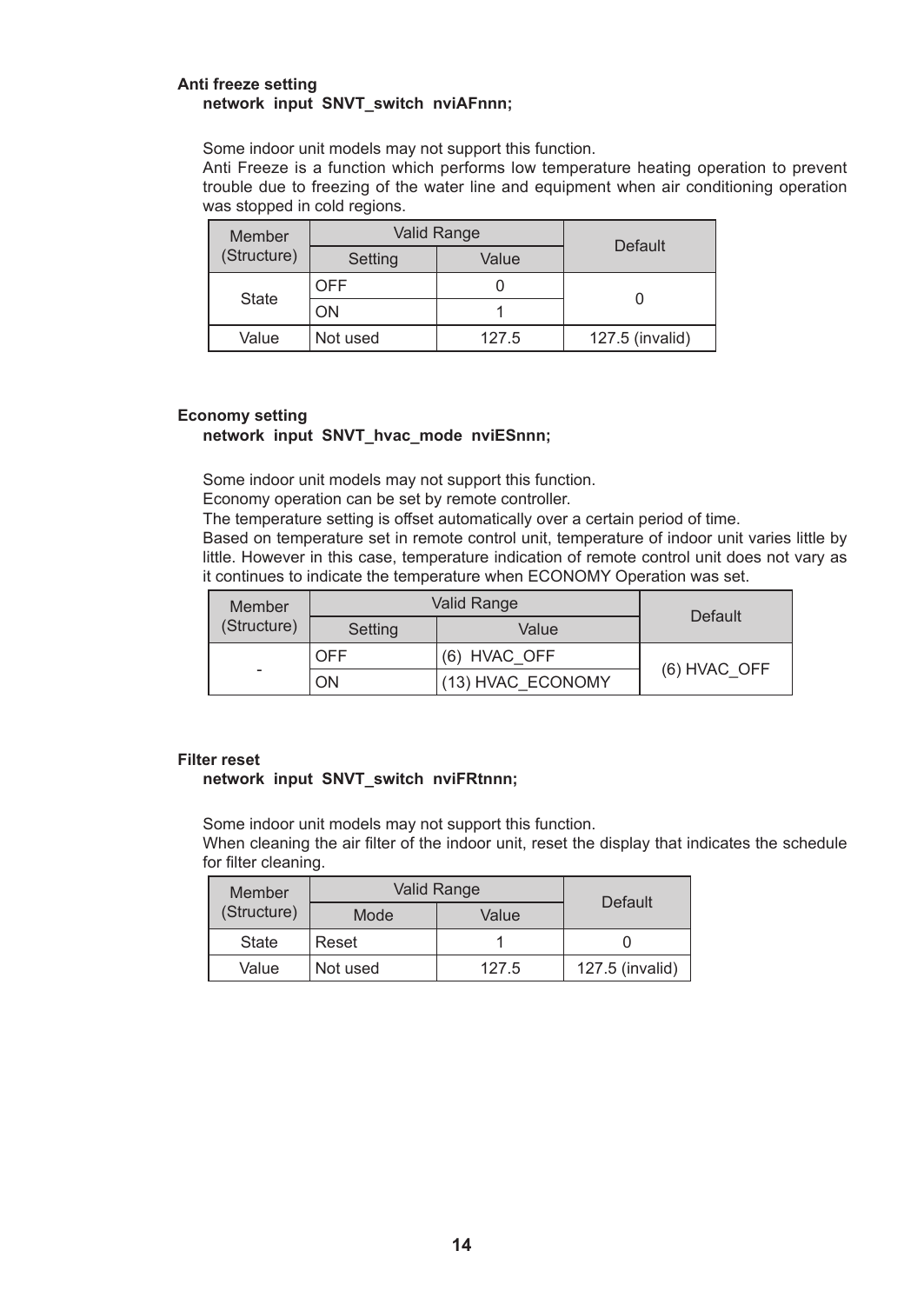#### **Forced Thermostat Off setting network input SNVT\_switch nviTOfnnn;**

Some indoor unit models may not support this function.

A Thermostat of indoor unit is Off state.

Only one equipment can send these instructions for each refrigerant system.

When these instructions are sent by multiple equipments, the system may not respond as instructed or may malfunction.

| Member      | Valid Range*   |       | Default           |
|-------------|----------------|-------|-------------------|
| (Structure) | Mode           | Value |                   |
|             | Reset          |       |                   |
| State       | Thermostat Off |       |                   |
| Value       | Not used       | 127.5 | $127.5$ (invalid) |

\* The value outside the range mentioned above is annulled.

#### **Set Point Limitation setting network input SNVT\_temp\_p nviHStnnn;**

Some indoor unit models may not support this function.

A Hi Level Limitation of setting room temperature at Operation Heat Mode is set. Please do not make temperature limitation settings on this machine if temperature limitation settings are made on other controller (touch panel controller and system controller, etc.) within the VRF network system. The settings may not be set correctly.

| Member<br>(Structure) | Valid Range*                                                                                                                                      | Default                    |
|-----------------------|---------------------------------------------------------------------------------------------------------------------------------------------------|----------------------------|
|                       | $0.0^{\circ}$ C  63.5°C (0.5°C step)<br>$(32^{\circ}F  146.3^{\circ}F (1^{\circ}F step))$<br>OxFFFF (Invalidate all Set Point<br>Limit functions) | $30.0^{\circ}$ C<br>(86°F) |

\* The value of 0.4 or less is omitted.

#### **Set Point Limitation setting network input SNVT\_temp\_p nviLStnnn;**

Some indoor unit models may not support this function.

A Low Level Limitation of setting room temperature at Operation Cool/Dry Mode is set. Please do not make temperature limitation settings on this machine if temperature limitation settings are made on other controller (touch panel controller and system controller, etc.) within the VRF network system. The settings may not be set correctly.

| Member<br>(Structure) | Valid Range*                                                                                                                                      | Default                               |
|-----------------------|---------------------------------------------------------------------------------------------------------------------------------------------------|---------------------------------------|
|                       | $0.0^{\circ}$ C  63.5°C (0.5°C step)<br>$(32^{\circ}F  146.3^{\circ}F (1^{\circ}F step))$<br>0xFFFF (Invalidate all Set Point<br>Limit functions) | $18.0^{\circ}$ C<br>$(64.4^{\circ}F)$ |

\* The value of 0.4 or less is omitted.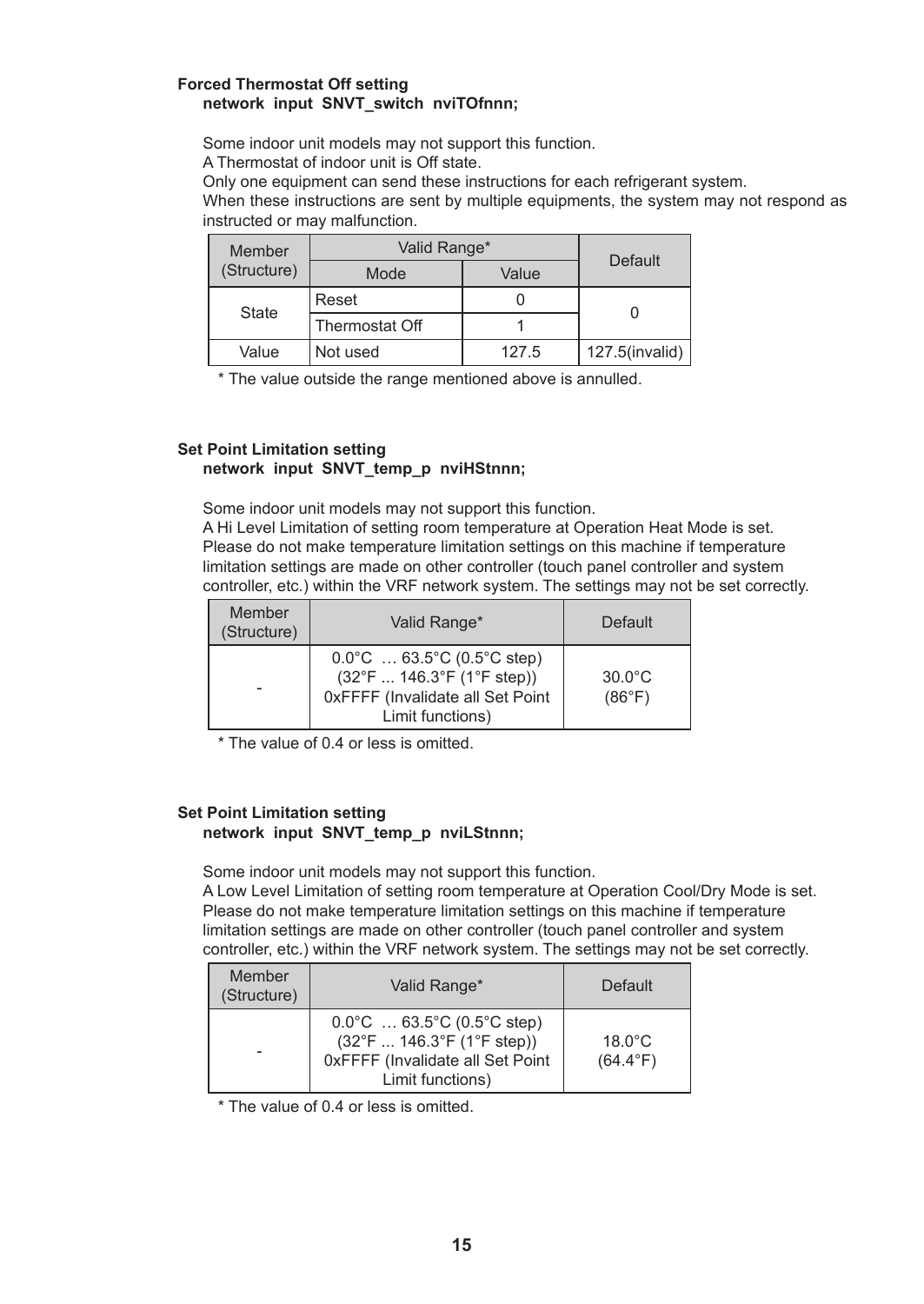#### **Room temperature**

#### **network output SNVT\_temp\_p nvoSpTnnn;**

Room temperature detected from indoor unit is reported.

Some indoor unit models may not support this function.

This is used to monitor the room temperature detected the air conditioner.

The room temperature monitored by the air conditioner fluctuates to a certain extent according to the place where the sensor is installed.

Data sent as "Room temperature" is a data used for controlling units.

They may have values different from the actual room temperature in some cases like when the operation mode is changed.

When using this data for operation control as in setting operation mode and temperature, beware of the above and use it at the discretion of the user.

| Member<br>(Structure) | Valid Range                                                                             | Default                            |
|-----------------------|-----------------------------------------------------------------------------------------|------------------------------------|
|                       | $-50.0^{\circ}$ C  150.0°C (0.5°C step)<br>$(-58^{\circ}F302^{\circ}F(1^{\circ}Fstep))$ | $0.0^{\circ}$ C<br>$(32^{\circ}F)$ |

#### **Operation mode setting network output SNVT\_hvac\_status nvoUStsnnn;**

Operation mode of indoor unit is reported.

|                       |                         | <b>Default</b>      |               |
|-----------------------|-------------------------|---------------------|---------------|
| Member (Structure)    | <b>State</b>            | Identifier (hvac t) |               |
|                       | Heat                    | (1) HVAC HEAT       |               |
| Mode                  | Cool                    | (3) HVAC COOL       | 0xFF:HVAC NUL |
|                       | Fan                     | (9) HVAC FAN ONLY   | (invalid)     |
|                       | Dry                     | (14) HVAC_DEHUMID   |               |
| heat_output_primary   | Not used                | $-0.005$            | $-0.005$      |
| heat output secondary | Not used                | $-0.005$            | $-0.005$      |
| Cool output           | Not used                | $-0.005$            | $-0.005$      |
| Cool output           | Not used                | $-0.005$            | $-0.005$      |
| Fan output            | Not used                | $-0.005$            | $-0.005$      |
|                       | Not filter<br>indicator | $\mathbf 0$         | 0             |
| in alarm              | Filter<br>indicator     |                     |               |

#### **Setting status of room temperature network output SNVT\_temp\_p nvoStPnnn;**

Room temperature setting of indoor unit is reported.

| Member<br>(Structure) | Valid Range                                                                               | Default                            |
|-----------------------|-------------------------------------------------------------------------------------------|------------------------------------|
|                       | $0.0^{\circ}$ C  63.5°C (0.5°C step)<br>$(32^{\circ}F  146.3^{\circ}F (1^{\circ}F step))$ | $0.0^{\circ}$ C<br>$(32^{\circ}F)$ |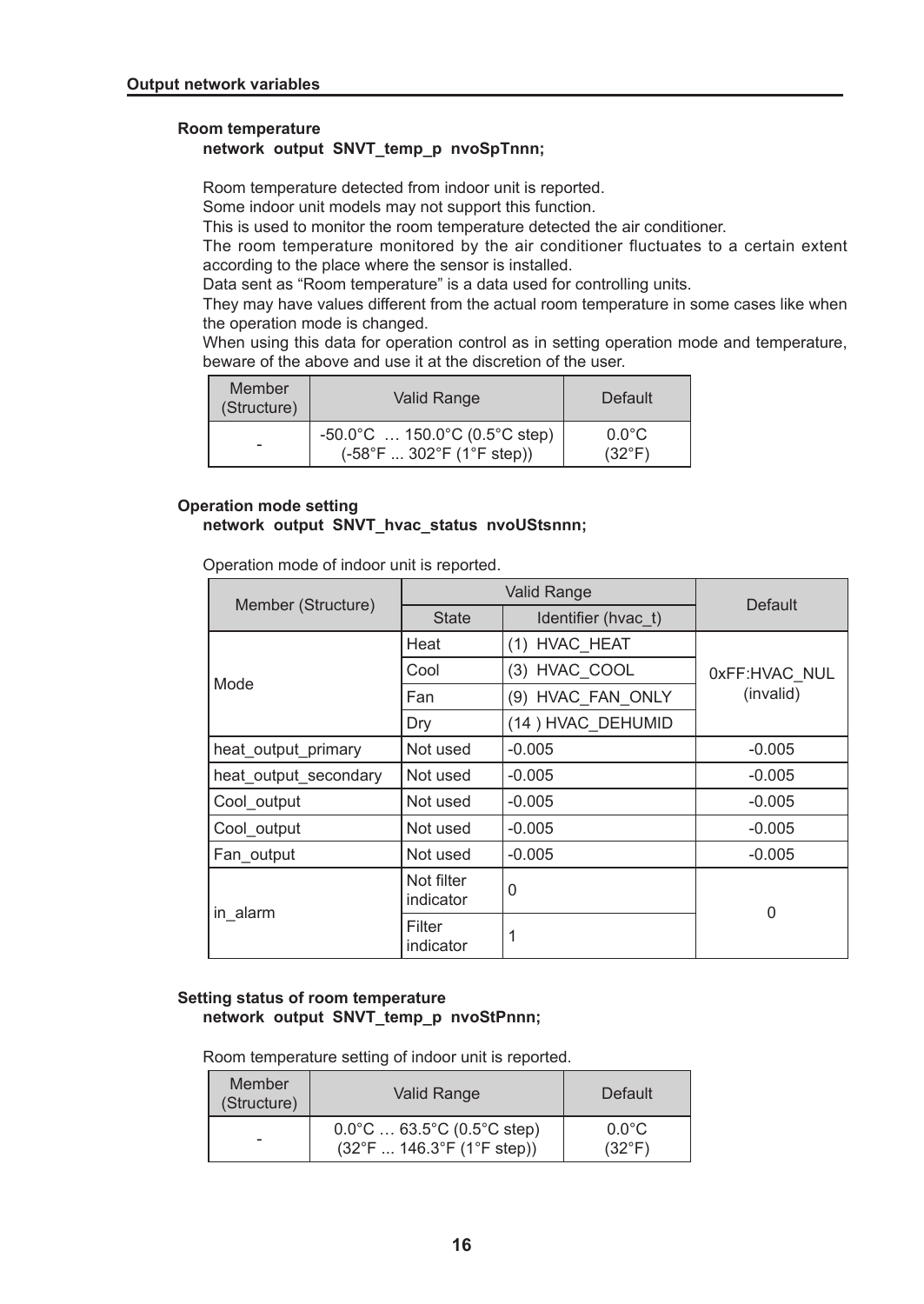#### **Setting status of Operation (Start/Stop) network output SNVT\_switch nvoUOnnnn;**

| Member      | Valid Range  |       |                 |
|-------------|--------------|-------|-----------------|
| (Structure) | Mode         | Value | Default         |
| State       | Stop         |       |                 |
|             | <b>Start</b> |       |                 |
| Value       | Not used     | 127.5 | 127.5 (invalid) |

Operating mode of indoor unit is reported.

#### **Setting status of Operation (fan speed) network output SNVT\_switch nvoFStnnn;**

Fan speed status of indoor unit is reported.

| Member      | Valid Range | Default        |     |
|-------------|-------------|----------------|-----|
| (Structure) | Mode        | Value          |     |
| State       | Not used    |                |     |
|             | Auto        | 0.5            |     |
|             | SuperLow    | 1.0 (Reserved) |     |
| Value       | Low         | 1.5            | 2.5 |
|             | Medium      | 2.0            |     |
|             | High        | 2.5            |     |
|             | Not used    | 0, 3 to 127.5  |     |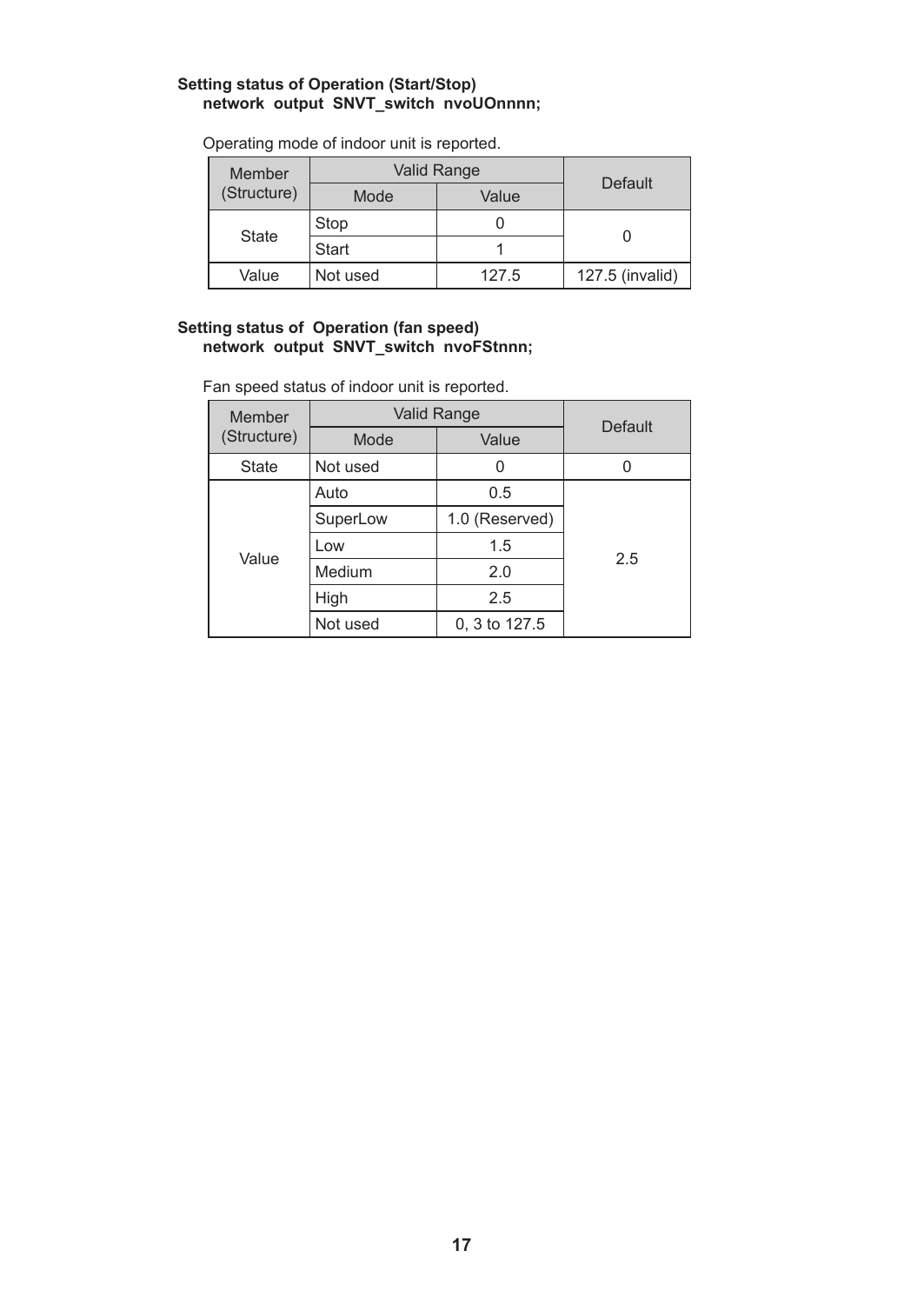#### **Setting status of Central control network output SNVT\_state nvoCCtnnn;**

| <b>Bit</b>       | Valid Range                |                          |              |                |
|------------------|----------------------------|--------------------------|--------------|----------------|
|                  | Prohibition item           | Mode                     | Value        | Default        |
| bit0             | All operation              | Not inhibit              | $\Omega$     | $\overline{0}$ |
|                  | setting                    | Inhibit                  | 1            |                |
| bit1             | Timer setting              | Not inhibit              | 0            | 0              |
|                  |                            | Inhibit                  | 1            |                |
| bit2             | Room temperature           | Not inhibit              | $\Omega$     | 0              |
|                  | setting                    | Inhibit                  | 1            |                |
| bit3             | Operation mode<br>setting  | Not inhibit              | 0            | 0              |
|                  |                            | Inhibit                  | 1            |                |
| bit4             | Start/Stop<br>operation    | Not inhibit              | 0            | $\overline{0}$ |
|                  |                            | Inhibit                  | 1            |                |
| bit <sub>5</sub> | Filter reset<br>Operation  | Not inhibit              | $\mathbf{0}$ | 0              |
|                  |                            | Inhibit                  | 1            |                |
| bit <sub>6</sub> | Start operation<br>setting | Not inhibit              | $\Omega$     | 0              |
|                  |                            | Inhibit                  | 1            |                |
| bit7             | Not used                   | $\overline{\phantom{0}}$ | $\Omega$     | 0              |
|                  |                            |                          |              |                |
| bit15            | Not used                   |                          | 0            | 0              |

Status of remote controller is reported. Inhibit or not is distinguish by this status.

#### **Setting status of anti freeze network output SNVT\_switch nvoAFnnn;**

Setting status of Anti freeze of indoor unit is reported.

| Member      | Valid Range |       | Default        |
|-------------|-------------|-------|----------------|
| (Structure) | Setting     | Value |                |
| State       | <b>OFF</b>  |       |                |
|             | ON          |       |                |
| Value       | Not used    | 127.5 | 127.5(invalid) |

#### **Setting status of Economy mode network output SNVT\_hvac\_mode nvoESnnn;**

Setting status of economy mode of indoor unit is reported.

| Member |             | Valid Range | Default           |              |
|--------|-------------|-------------|-------------------|--------------|
|        | (Structure) | Setting     | Value             |              |
|        |             | <b>OFF</b>  | (6) HVAC OFF      |              |
|        | -           | OΝ          | (13) HVAC ECONOMY | (6) HVAC OFF |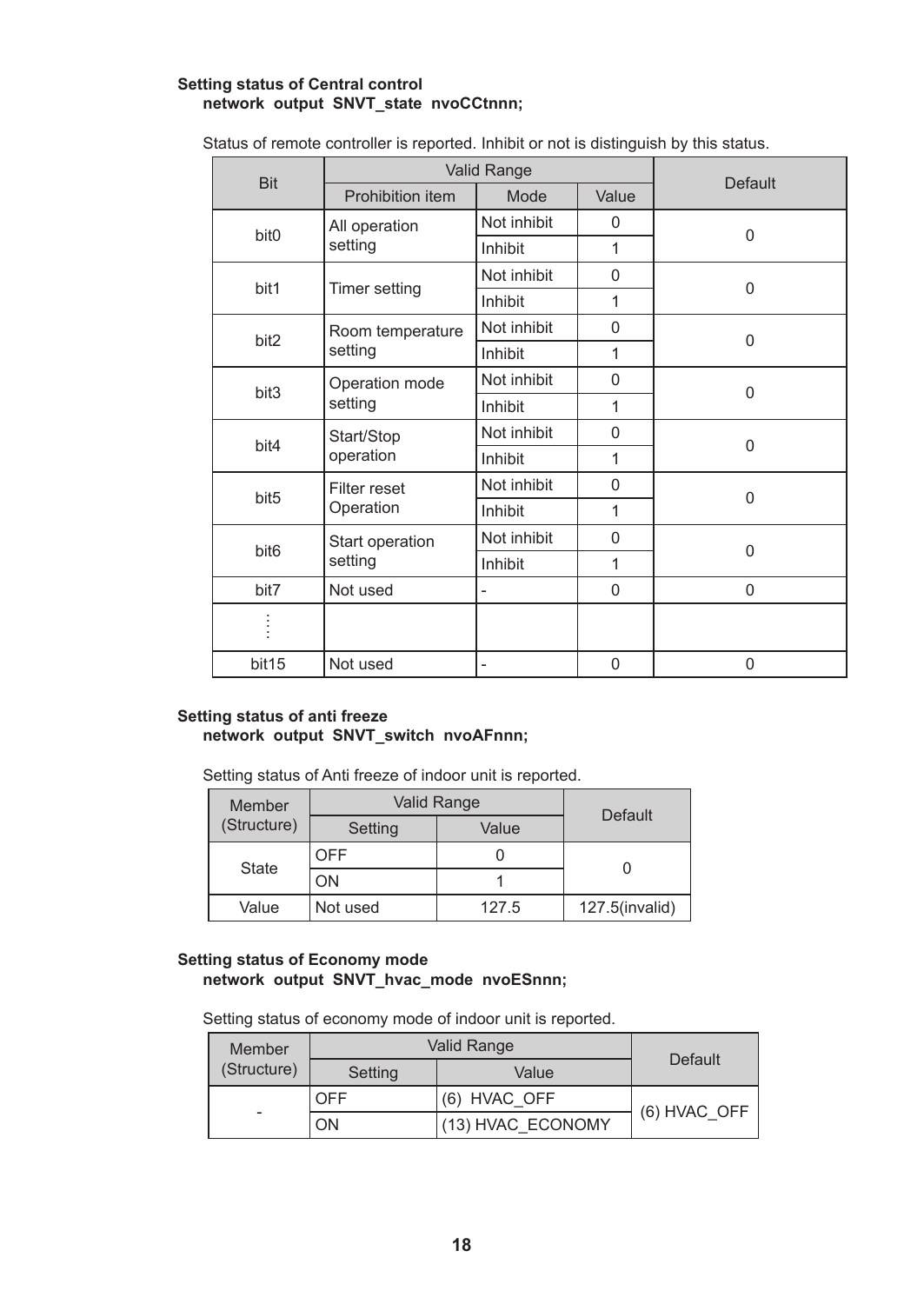#### **Error status network output SNVT\_count nvoErIUnnn;**

Error status of indoor unit is reported. These Value are shown by a 2-character ASCII Code These a 2-character ASCII Code specified by FGL show these error code.

| Member      | Valid Range    | Default     |  |
|-------------|----------------|-------------|--|
| (Structure) | Alarm contents | Value       |  |
|             | Normal         | 00 (0x3030) |  |
| -           | Error code     | Other *     |  |

\* When 2 or more errors occur, the most important error is displayed.

\* In this case, please refer to the Error code of the Installation Manual of Indoors Unit.

#### **Setting status of Forced Thermostat Off network output SNVT\_switch nvoTOfnnn;**

|  | A Thermostat state of indoor unit is reported. |  |  |  |  |  |  |
|--|------------------------------------------------|--|--|--|--|--|--|
|--|------------------------------------------------|--|--|--|--|--|--|

| Member<br>(Structure) |          | Valid Range<br>Default |                |
|-----------------------|----------|------------------------|----------------|
|                       | Mode     | Value                  |                |
| State                 | Reset    |                        |                |
|                       | Off      |                        |                |
| Value                 | Not used | 127.5                  | 127.5(invalid) |

#### **Auto change over**

#### **network output SNVT\_hvac\_mode nvoAMdnnn;**

Auto change over mode of indoor unit is reported. This is Auto of operation mode.

| Member      | <b>Valid Range</b> |                       | Default      |
|-------------|--------------------|-----------------------|--------------|
| (Structure) | Mode               | I Identifier (hvac t) |              |
|             | <b>OFF</b>         | (6) HVAC OFF          | (6) HVAC OFF |
|             | ON                 | (0) HVAC AUTO         |              |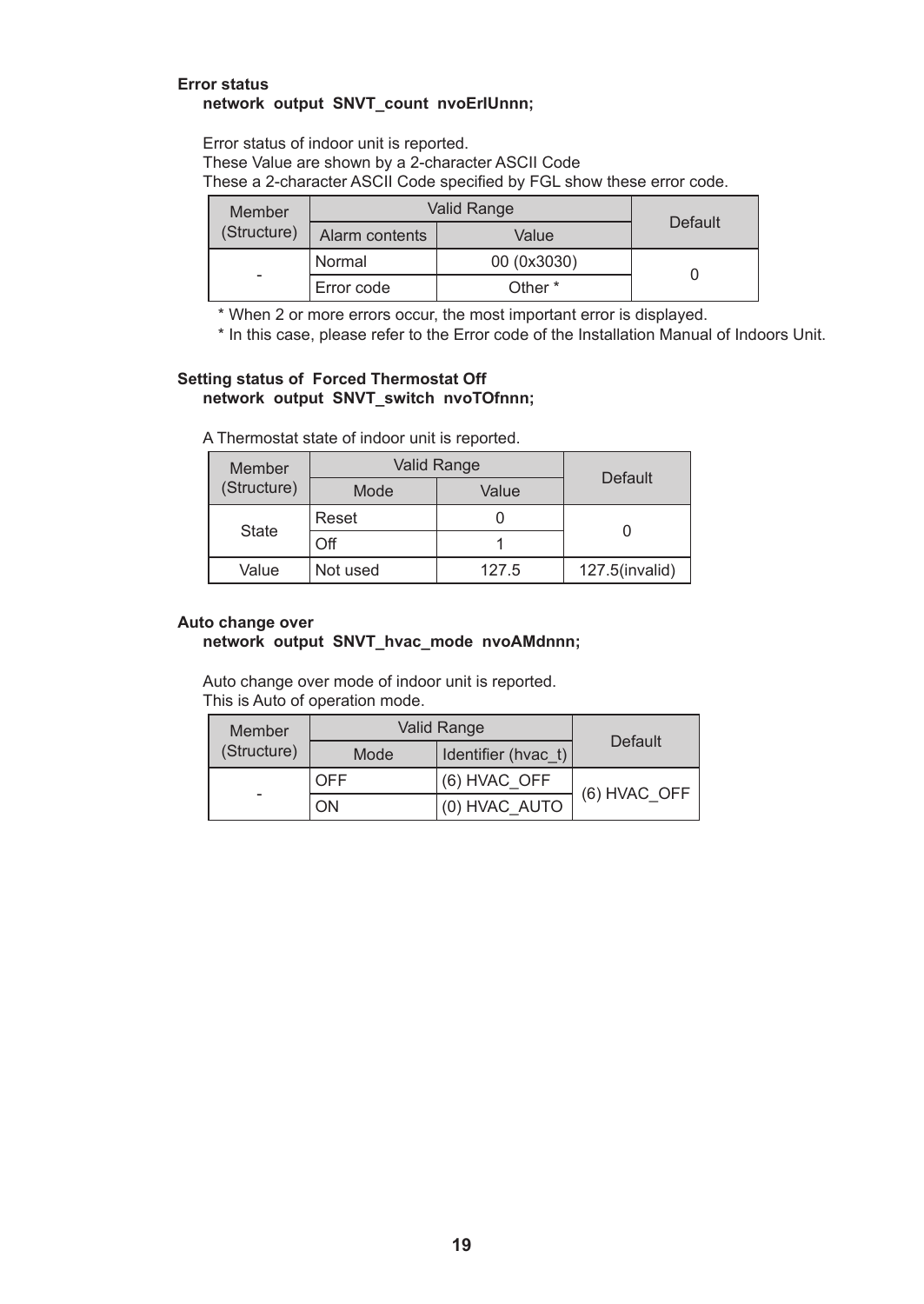#### **Mode Limitation mode network output SNVT\_state nvoLMdnnn;**

Mode Limitation mode is reported.

It doesn't operate when the Value is "1". It is also invalid when an instruction is given out by an Indoor Unit.

|                  | <b>Valid Range</b> |         | <b>Default</b> |              |
|------------------|--------------------|---------|----------------|--------------|
| <b>Bit</b>       | Prohibition item   | Mode    | Value          |              |
| bit <sub>0</sub> |                    | Valid   | 0              | $\mathbf{0}$ |
|                  | All Mode setting   | Invalid | 1              |              |
| bit1             |                    | Valid   | 0              | $\Omega$     |
|                  | Cool Mode setting  | Invalid | 1              |              |
| bit <sub>2</sub> |                    | Valid   | 0              | 0            |
|                  | Heat Mode setting  | Invalid | 1              |              |
| bit <sub>3</sub> | Dry Mode setting   | Valid   | 0              | $\Omega$     |
|                  |                    | Invalid | 1              |              |
| bit4             |                    | Valid   | $\mathbf{0}$   | $\Omega$     |
|                  | Fan Mode setting   | Invalid | 1              |              |
| bit <sub>5</sub> | Auto Mode setting  | Valid   | $\mathbf{0}$   | $\Omega$     |
|                  |                    | Invalid | 1              |              |
| bit <sub>6</sub> | Temp setting       | Valid   | 0              | $\Omega$     |
|                  |                    | Invalid | 1              |              |
| bit7             | Fan Speed setting  | Valid   | 0              | $\Omega$     |
|                  |                    | Invalid | 1              |              |
| bit8             | Not used           | ۳       | 0              | $\Omega$     |
|                  |                    |         |                |              |
|                  |                    |         |                |              |
| bit15            | Not used           | ۰       | 0              | $\Omega$     |

#### **Set Point Limitation setting network output SNVT\_temp\_p nvoHStnnn;**

A Hi Level Limitation of setting room temperature at Heat Mode is reported. Please do not make temperature limitation settings on this machine if temperature limitation settings are made on other controller (touch panel controller and system controller, etc.) within the VRF network system. The settings may not be set correctly.

| Member<br>(Structure) | Valid Range                                                                                                                                | Default                    |
|-----------------------|--------------------------------------------------------------------------------------------------------------------------------------------|----------------------------|
| ۰                     | $0.0^{\circ}$ C  63.5°C (0.5°C step)<br>$(32^{\circ}F  146.3^{\circ}F (1^{\circ}F step))$<br>OxFFFF (invalid state of setting up function) | $30.0^{\circ}$ C<br>(86°F) |

#### **Set Point Limitation setting network output SNVT\_temp\_p nvoLStnnn;**

A Low Level Limitation of setting room temperature at Cool/Dry Mode is reported. Please do not make temperature limitation settings on this machine if temperature limitation settings are made on other controller (touch panel controller and system controller, etc.) within the VRF network system. The settings may not be set correctly.

| Member<br>(Structure) | Valid Range                                                                                                                                | Default                               |
|-----------------------|--------------------------------------------------------------------------------------------------------------------------------------------|---------------------------------------|
| -                     | $0.0^{\circ}$ C  63.5°C (0.5°C step)<br>$(32^{\circ}F  146.3^{\circ}F (1^{\circ}F$ step))<br>OxFFFF (invalid state of setting up function) | $18.0^{\circ}$ C<br>$(64.4^{\circ}F)$ |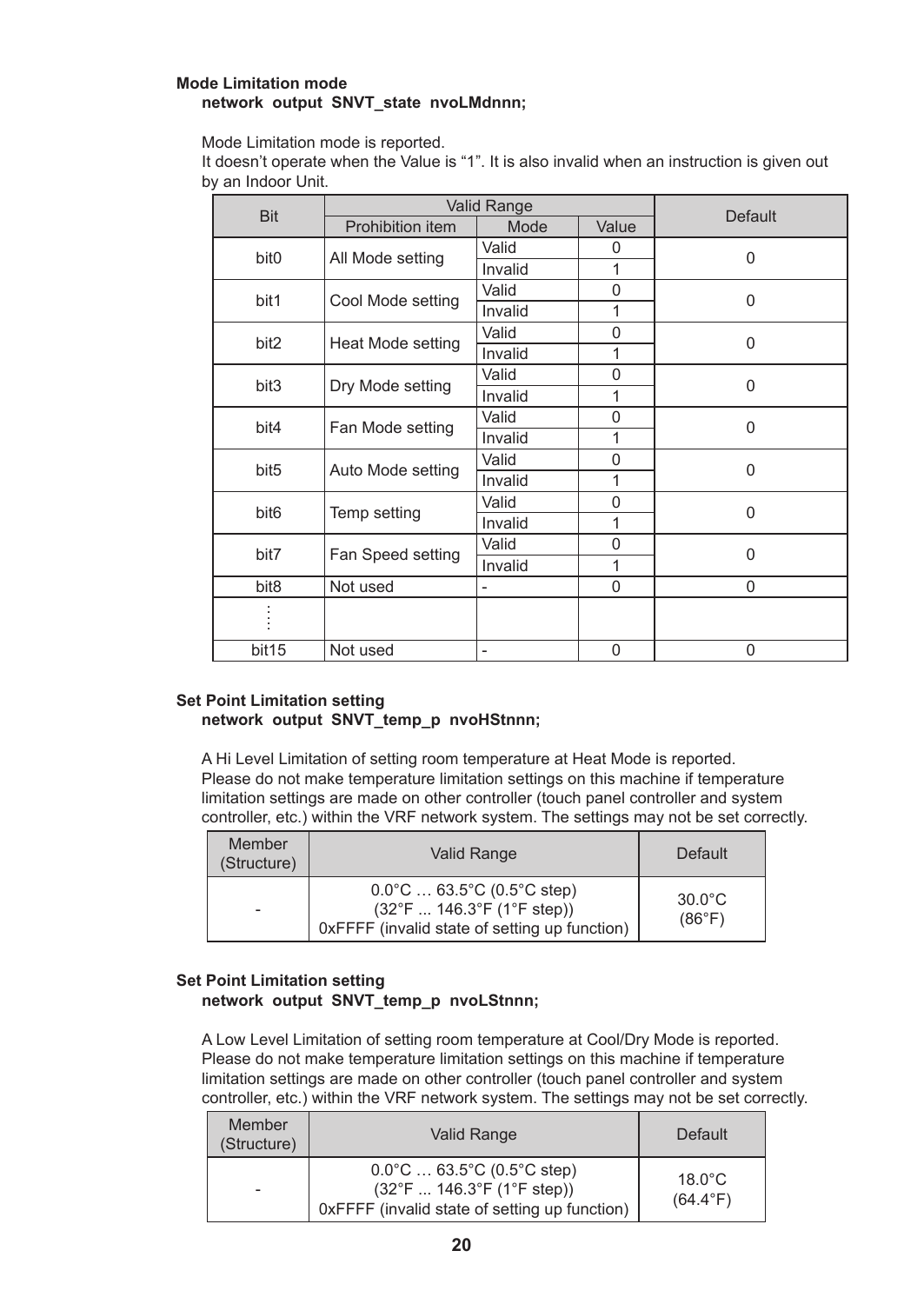#### **2. Outdoor unit**

#### **Output network variables**

#### **Error status**

#### **network output SNVT\_count nvoErOUmm;**

Error status of outdoor unit is reported.

These Value are shown by a 2-character ASCII Code

These a 2-character ASCII Code specified by FGL show these error code.

| Member<br>(Structure) | Valid Range    | Default     |  |
|-----------------------|----------------|-------------|--|
|                       | Alarm contents | Value       |  |
| -                     | Normal         | 00 (0x3030) |  |
|                       | Error code     | Other *     |  |

\* When 2 or more errors occur, the most important error is displayed.

\* In this case, please refer to the Error code of the Installation Manual of Outdoor unit. Send the code of the upper 2 digits of the 3 digits Error Code of an Outdoor Unit by ASCII.

| Error Code (Outdoor Unit) $E \mid x \mid x \mid x$ |  |  |  |  |  |
|----------------------------------------------------|--|--|--|--|--|
|----------------------------------------------------|--|--|--|--|--|

#### **3. All indoor unit control**

#### **Input network variables**

#### **Operation mode setting network input SNVT\_hvac\_mode nviBOMd;**

| Member      | <b>Valid Range</b> |                     |                            |
|-------------|--------------------|---------------------|----------------------------|
| (Structure) | Operation mode     | Identifier (hvac_t) | Default                    |
|             | Auto*              | (0) HVAC_AUTO       |                            |
|             | Heat**             | (1) HVAC HEAT       |                            |
|             | Cool               | (3) HVAC COOL       | 0xFF:HVAC NUL<br>(invalid) |
|             | Fan*               | (9) HVAC_FAN_ONLY   |                            |
|             | Dry                | (14) HVAC DEHUMID   |                            |

Batch indoor units is set to operation mode.

\* Outdoor unit or Indoor unit can not be used in case of Heat Pump model.

\*\* Outdoor unit or Indoor unit can not be used in case of Cool Only model.

#### **Operation (Start/Stop) setting network input SNVT\_switch nviBUOn;**

Batch indoor units is set to Start or Stop status.

| <b>Member</b> | Valid Range |       | Default         |  |
|---------------|-------------|-------|-----------------|--|
| (Structure)   | Mode        | Value |                 |  |
| State         | Stop        |       |                 |  |
|               | Start       |       |                 |  |
| Value         | Not used    | 127.5 | 127.5 (invalid) |  |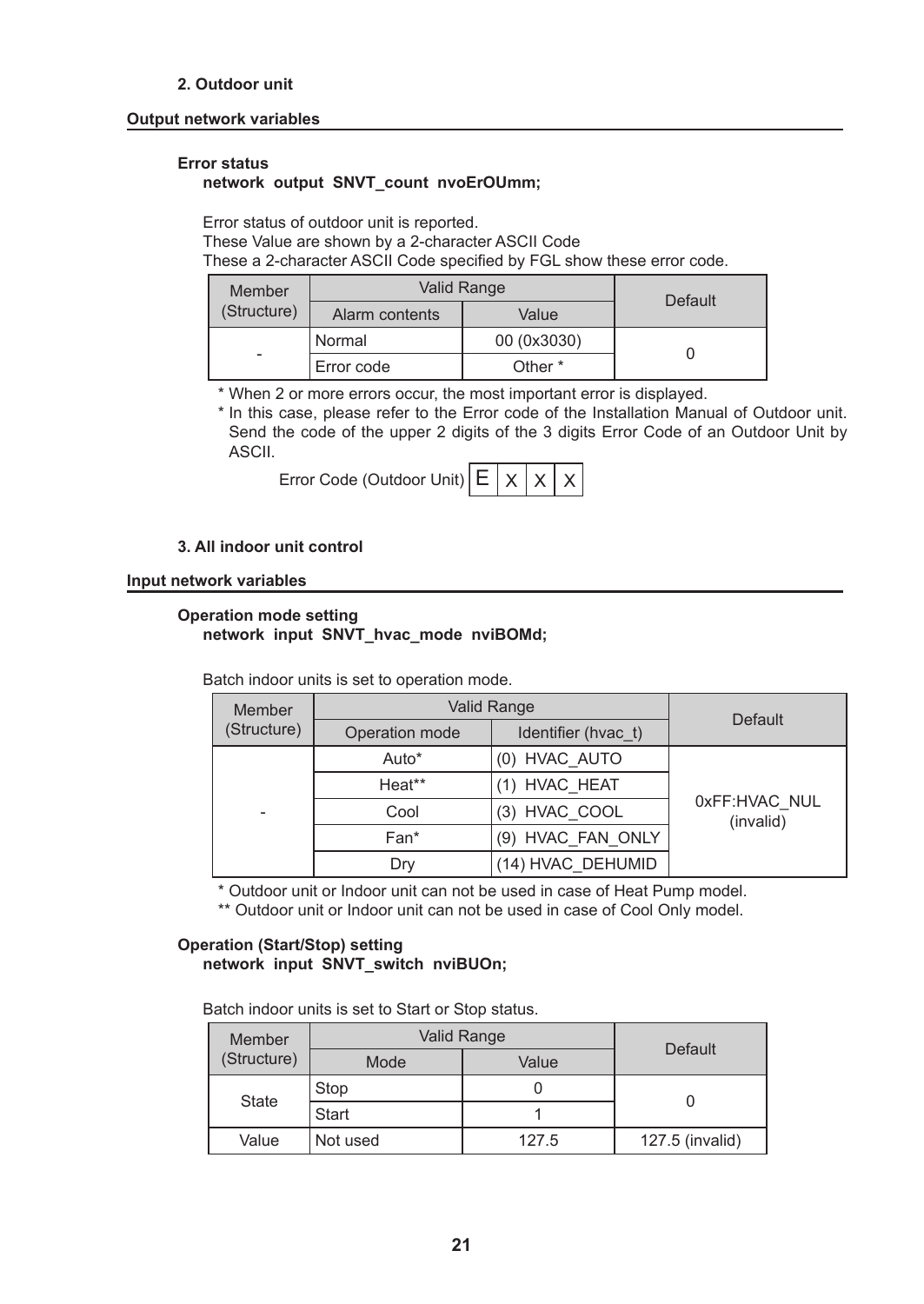#### **Central control network input SNVT\_state nviBCCt;**

| <b>Bit</b>       | Valid Range                     |                |              | Default      |
|------------------|---------------------------------|----------------|--------------|--------------|
|                  | Prohibition item                | Mode           | Value        |              |
| bit <sub>0</sub> | All operation                   | Not inhibit    | 0            | $\Omega$     |
|                  | setting                         | Inhibit        | 1            |              |
|                  |                                 | Not inhibit    | $\mathbf{0}$ | $\mathbf{0}$ |
| bit1             | Timer setting                   | Inhibit        | 1            |              |
| bit2             | Room temperature                | Not inhibit    | 0            |              |
|                  | setting                         | Inhibit        | 1            | 0            |
| bit <sub>3</sub> | Operation mode<br>setting       | Not inhibit    | $\Omega$     | $\mathbf{0}$ |
|                  |                                 | Inhibit        | 1            |              |
| bit4             | Start/Stop operation<br>setting | Not inhibit    | $\mathbf{0}$ | $\Omega$     |
|                  |                                 | Inhibit        | $\mathbf{1}$ |              |
|                  | Filter reset                    | Not inhibit    | 0            | $\Omega$     |
| bit <sub>5</sub> | operation                       | Inhibit        | 1            |              |
|                  | Start operation<br>setting      | Not inhibit    | $\Omega$     | $\Omega$     |
| bit <sub>6</sub> |                                 | Inhibit        | 1            |              |
| bit7             | Not used                        | $\overline{a}$ | 0            | 0            |
|                  |                                 |                |              |              |
| bit15            | Not used                        | -              | 0            | $\mathbf{0}$ |

Some indoor unit models may not support this function. Remote controller of Batch indoor units is inhibited.

#### **Emergency Stop setting network input SNVT\_switch nviBEOf;**

All indoor units is set to Forced Off status.

| Member      | Valid Range*          |       |                 |  |
|-------------|-----------------------|-------|-----------------|--|
| (Structure) | Mode                  | Value | Default         |  |
| State       | Normal                |       |                 |  |
|             | <b>Emergency Stop</b> |       |                 |  |
| Value       | Not used              | 127.5 | 127.5 (invalid) |  |

\* For any indoor unit registered on Convertor and the indoor unit within the same refrigerant system.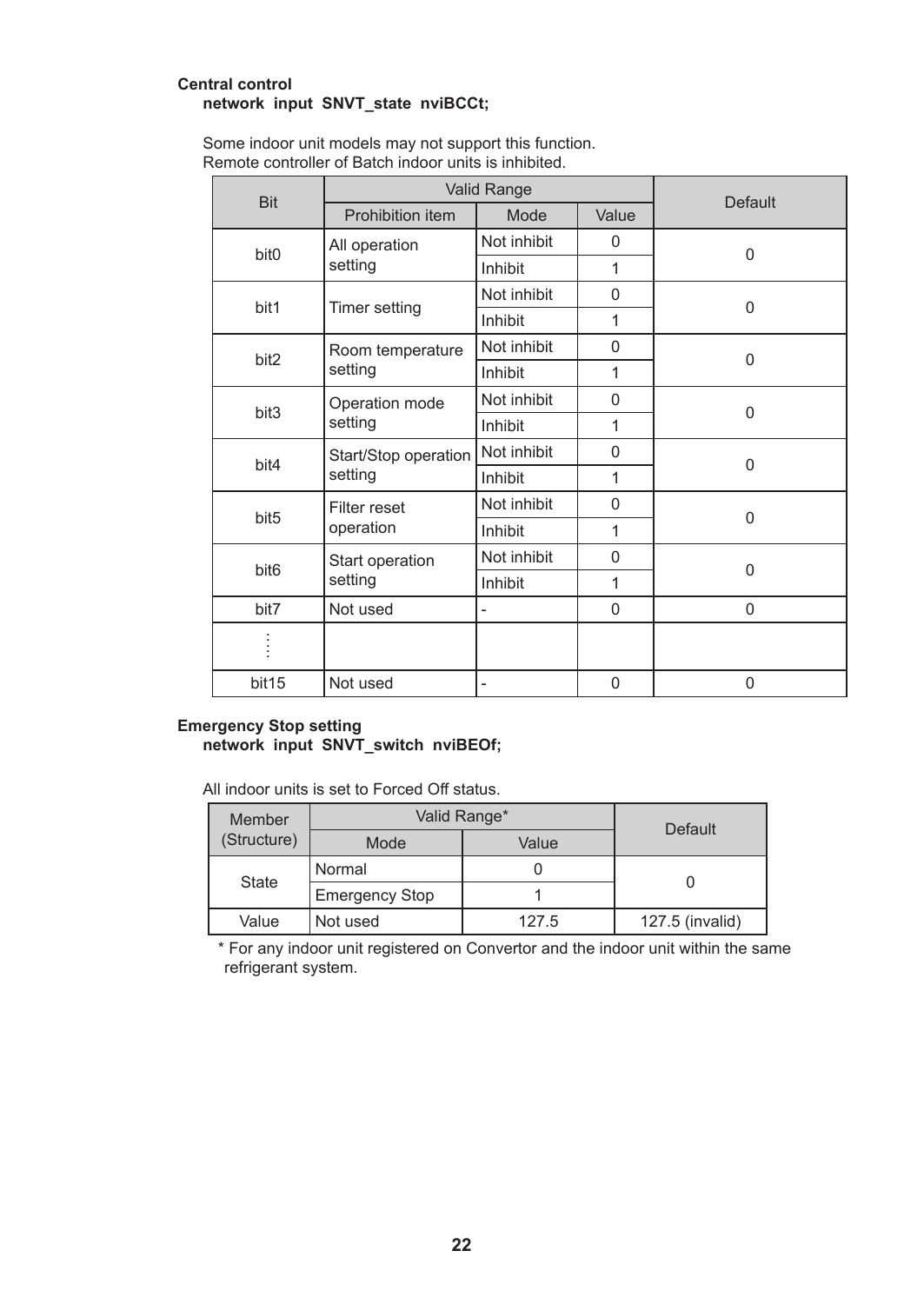#### **Room temperature setting network input SNVT\_temp\_p nviBStP;**

Room temperature of Batch all indoor units is set. Setting range is different by operation mode.

| Member      | Valid Range                 |                                                                                                                       |                                       |
|-------------|-----------------------------|-----------------------------------------------------------------------------------------------------------------------|---------------------------------------|
| (Structure) | Operation mode              | temperature                                                                                                           | Default*                              |
|             | Heat<br>Auto<br>Cool<br>Dry | $0.0^{\circ}$ C63.5 $^{\circ}$ C<br>$(0.5^{\circ}$ C step)<br>$(32^{\circ}F 146.3^{\circ}F)$<br>$(1^{\circ}$ F step)) | $26.0^{\circ}$ C<br>$(78.8^{\circ}F)$ |
|             | Fan                         | Not used                                                                                                              |                                       |

\* The value of 0.4 or less is omitted.

#### **Operation fan speed mode (Fan speed) setting network input SNVT\_switch nviBFSt;**

| Member<br>(Structure) | Valid Range   | <b>Default</b> |             |
|-----------------------|---------------|----------------|-------------|
|                       | Value<br>Mode |                |             |
| <b>State</b>          | Not used      | 0              | 0 (invalid) |
| Value                 | Auto          | 0.5            |             |
|                       | SuperLow      | 1.0 (Reserved) |             |
|                       | Low           | 1.5            | 2.5         |
|                       | Medium        | 2.0            |             |
|                       | High          | 2.5            |             |
|                       | Not used      | 0, 3 to 127.5  |             |

Fan speed mode of Batch indoor units is set.

#### **Forced Thermostat Off setting network input SNVT\_switch nviBTOf;**

Some indoor unit models may not support this function.

A Thermostat of Batch indoor units is Off state.

Only one equipment can send these instructions for each refrigerant system.

When these instructions are sent by multiple equipments, the system may not respond as instructed or may malfunction.

| Member       | Valid Range |       | Default         |  |
|--------------|-------------|-------|-----------------|--|
| (Structure)  | Mode        | Value |                 |  |
| <b>State</b> | Reset       |       |                 |  |
|              | Off         |       |                 |  |
| Value        | Not used    | 127.5 | 127.5 (invalid) |  |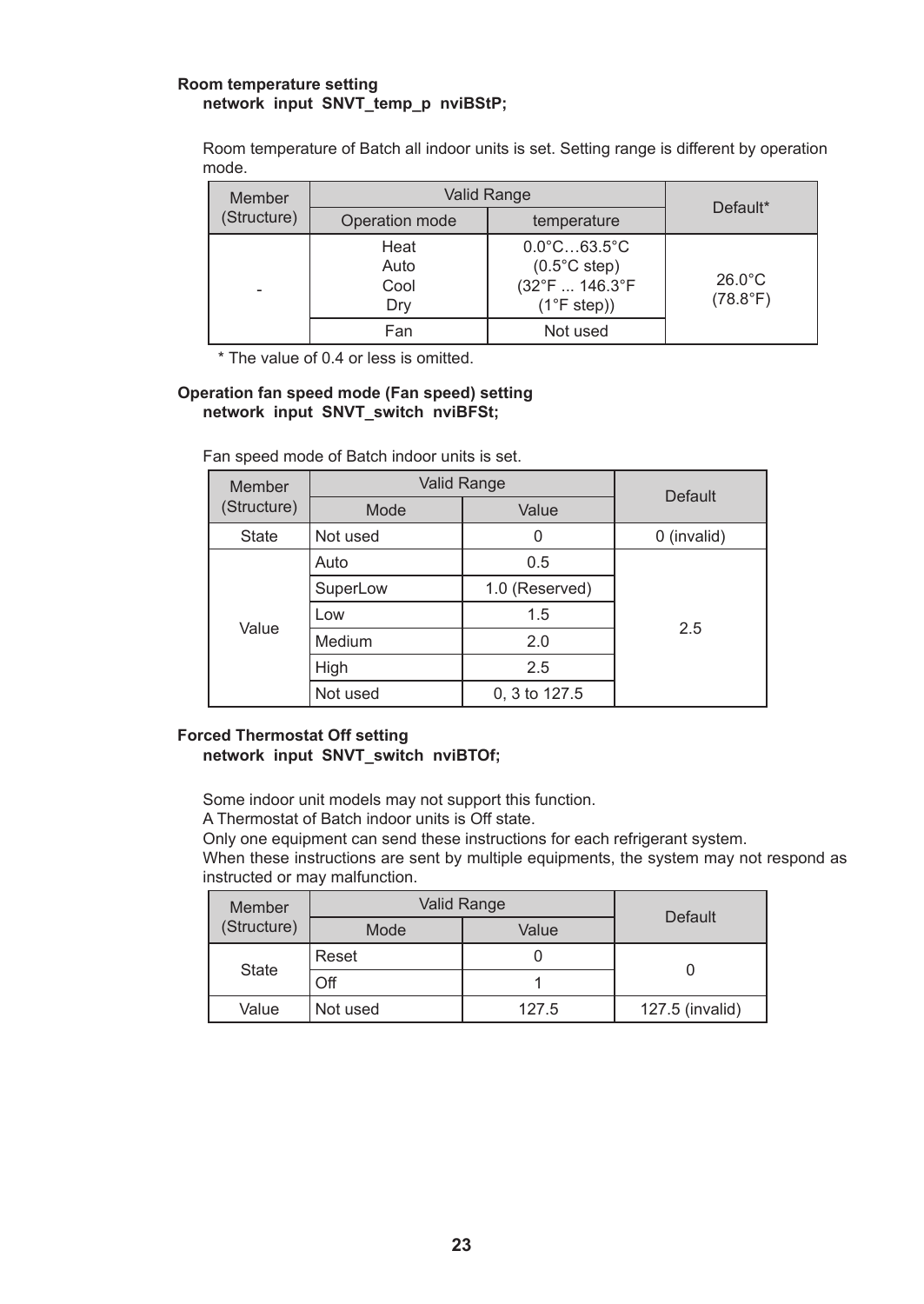#### **System Time setting network input SNVT\_time\_stamp nviBTmSt;**

A Time (Year,Month,Day,Hour,Minute,Second)of some control units is set.

| Member      | <b>Valid Range</b> | Default |  |
|-------------|--------------------|---------|--|
| (Structure) | Value              |         |  |
| Year        | $0^* - 3000$       | 2000**  |  |
| Month       | $0^* - 12$         |         |  |
| Day         | $0^* - 31$         |         |  |
| Hour        | $0 - 23$           |         |  |
| Minute      | $0 - 59$           |         |  |
| Second      | $0 - 59$           |         |  |

\*0 : Invalid

\*\* In the VRF Network System, only the last 2 digits of the year A.D. (4 digits) are effective. Therefore, please transmit only the last 2 digits of the year A.D. (4 digits).

#### **System Date of week setting network input SNVT\_date\_day nviBDSt;**

A Date of some control units is set.

| Member      | <b>Valid Range</b> |                           | <b>Default</b> |
|-------------|--------------------|---------------------------|----------------|
| (Structure) | Mode               | Value (days of week it_t) |                |
|             | Not used           | -1 (Invalid)              |                |
|             | Sunday             |                           |                |
| Value       | Monday             |                           | 0              |
|             | Tuesday            | 2                         |                |
|             | Wednesday          | 3                         |                |
|             | Thursday           | 4                         |                |
|             | Friday             | 5                         |                |
|             | Saturday           | 6                         |                |

Please transmit nviBTmSt and nviBDSt within 1 second continuously. Please be sure to transmit information of "nviBTmSt" and "nviBDSt".

#### **Set Point Limitation setting network input SNVT\_temp\_p nviBHSt;**

Some indoor unit models may not support this function.

Batch indoor units is set to a Hi Level Limitation of setting room temperature at Heat Mode. Please do not make temperature limitation settings on this machine if temperature limitation settings are made on other controller (touch panel controller and system controller, etc.) within the VRF network system. The settings may not be set correctly.

| Member<br>(Structure) | Valid Range                                                                                                                                       | Default                            |
|-----------------------|---------------------------------------------------------------------------------------------------------------------------------------------------|------------------------------------|
|                       | $0.0^{\circ}$ C  63.5°C (0.5°C step)<br>$(32^{\circ}F  146.3^{\circ}F (1^{\circ}F step))$<br>0xFFFF (Invalidate all Set Point<br>Limit functions) | $0.0^{\circ}$ C<br>$(32^{\circ}F)$ |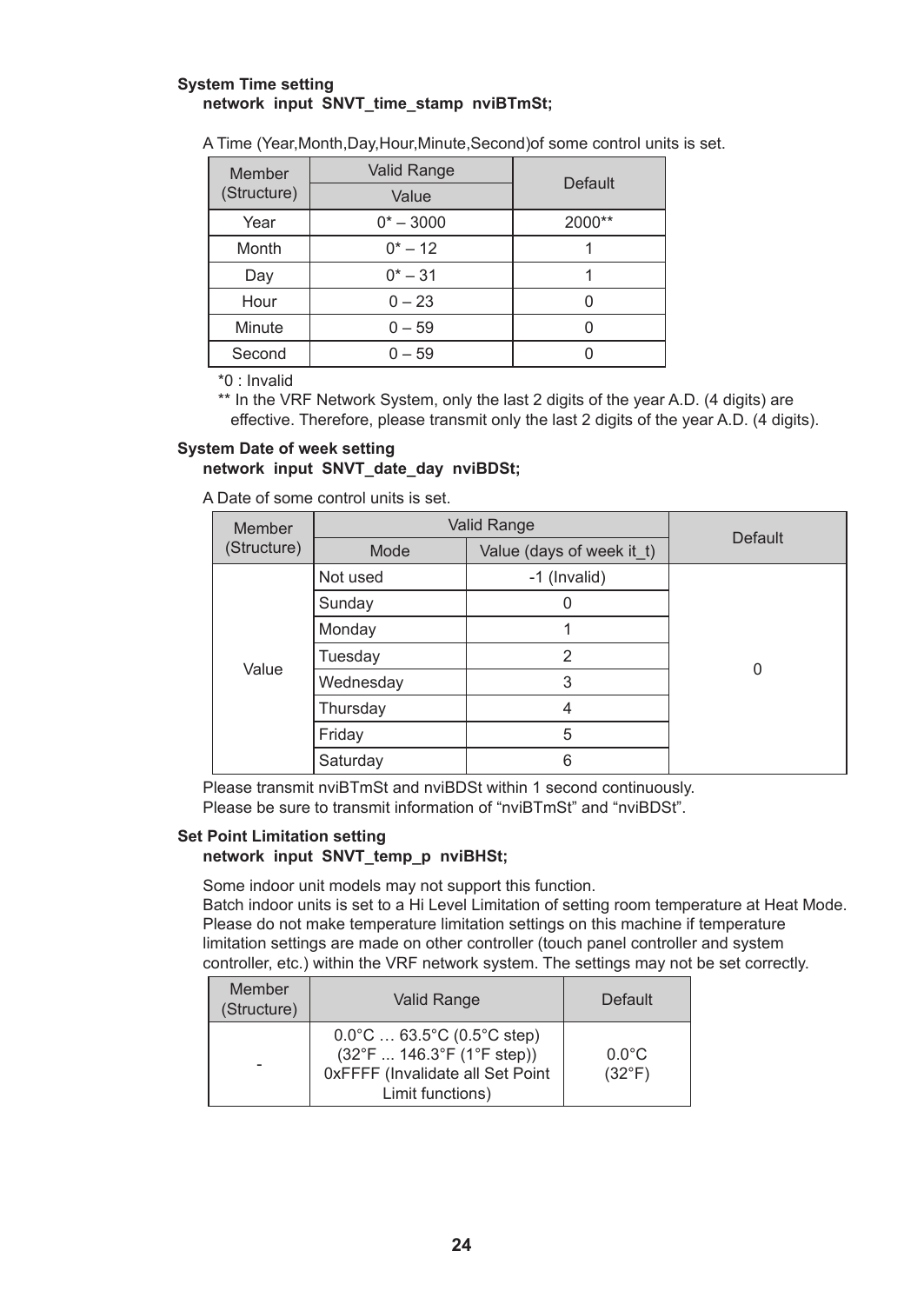#### **Set Point Limitation setting network input SNVT\_temp\_p nviBLSt;**

Some indoor unit models may not support this function.

Batch indoor units is set to a Low Level Limitation of setting room temperature at Cool/Dry Mode.

Please do not make temperature limitation settings on this machine if temperature limitation settings are made on other controller (touch panel controller and system controller, etc.) within the VRF network system. The settings may not be set correctly.

| Member<br>(Structure) | Valid Range                                                                                                                                       | Default                            |
|-----------------------|---------------------------------------------------------------------------------------------------------------------------------------------------|------------------------------------|
|                       | $0.0^{\circ}$ C  63.5°C (0.5°C step)<br>$(32^{\circ}F  146.3^{\circ}F (1^{\circ}F step))$<br>0xFFFF (Invalidate all Set Point<br>Limit functions) | $0.0^{\circ}$ C<br>$(32^{\circ}F)$ |

#### **Set Point Limitation setting network input SNVT\_swtich nviBRLSt;**

The setting value for upper/lower limitation temperature of all registered indoor units is required. The setting value of each indoor unit is notified by nvoHStnnn, nvoLStnnn.

| Member      | Valid Range |       |                 |
|-------------|-------------|-------|-----------------|
| (Structure) | Mode        | Value | Default         |
| State       | Null        |       |                 |
|             | Request     |       |                 |
| Value       | Not used    | 127.5 | 127.5 (invalid) |

#### **Output network variables**

#### **Setting status of Emergency operation (Stop) network output SNVT\_switch nvoBEOf;**

Operation Status (Emergency Stop) of Batch indoor units is reported.

| Member      | Valid Range                 |       | Default         |
|-------------|-----------------------------|-------|-----------------|
| (Structure) | Mode                        | Value |                 |
| State       | Normal <sup>*2</sup>        |       |                 |
|             | Emergency Stop <sup>1</sup> |       |                 |
| Value       | Not used                    | 127.5 | 127.5 (invalid) |

\*1 Convertor will notify the BMS of the emergency state, even if 1 indoor unit registered on Convertor is in emergency state.

<sup>2</sup> Convertor will notify the BMS of the normality, when the emergency state for all indoor units registered on Convertor is released.

#### **Setting status of Network Priority Mode (VRF system) network output SNVT\_switch nvoBBMd;**

Network Priority Mode Status of VRF system is reported.

Indicates that the priority is given to the communication network in the VRF system. The operation from BMS is disabled while the communication network is given priority.

| Member      | <b>Valid Range</b>    |       | Default         |
|-------------|-----------------------|-------|-----------------|
| (Structure) | Mode                  | Value |                 |
| State       | Normal                |       |                 |
|             | Network Priority Mode |       |                 |
| Value       | Not used              | 127.5 | 127.5 (invalid) |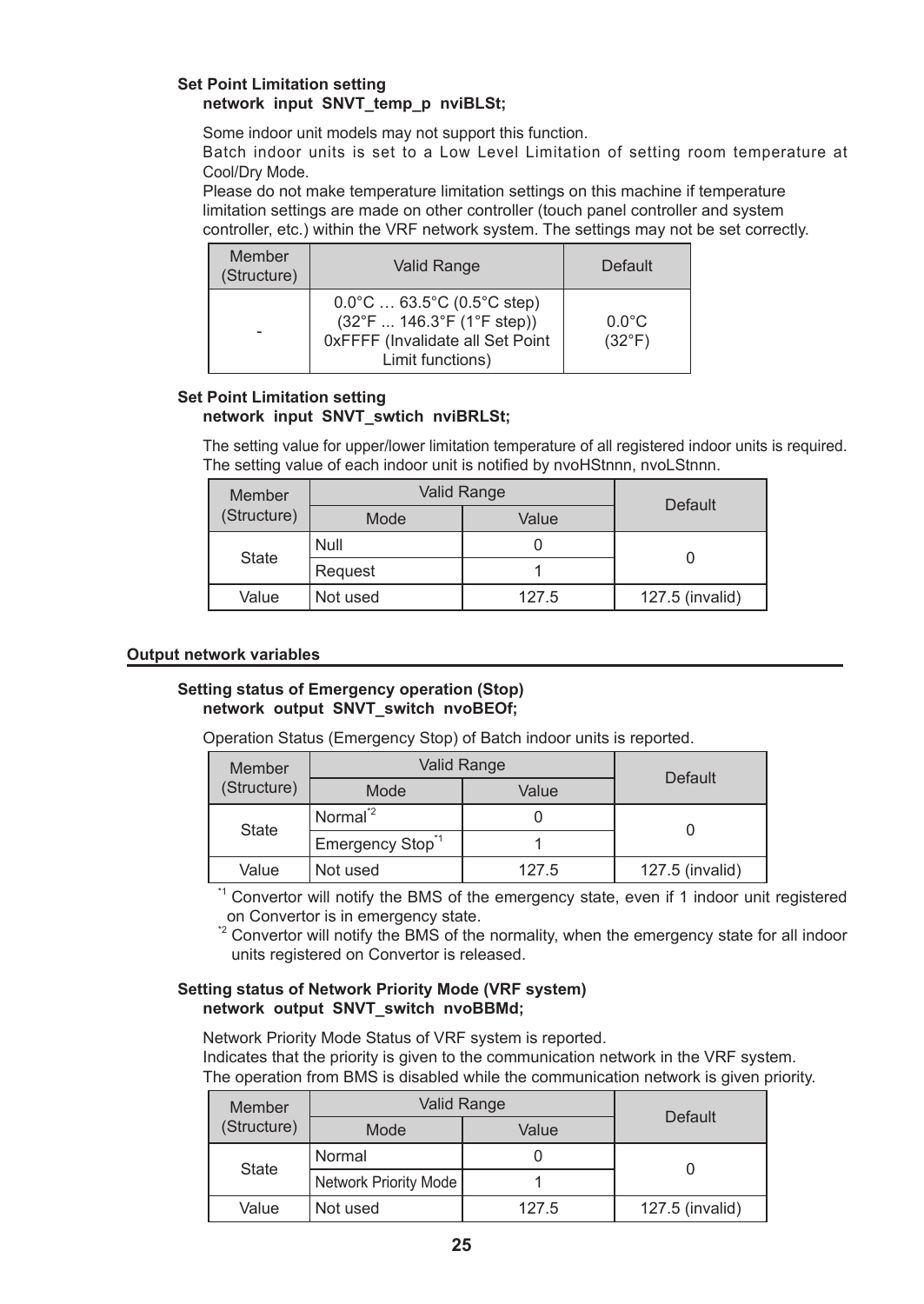#### <span id="page-27-0"></span>**Setting status of Maintenance Mode (VRF system) network output SNVT\_switch nvoBMMd;**

Maintenance Mode Status of VRF system is reported. Indicates that an arbitrary refrigerant system or whole system in the VRF system is making maintenance mode. The operation from BMS is disabled during the maintenance mode.

| Member      | Valid Range                    |       | Default         |
|-------------|--------------------------------|-------|-----------------|
| (Structure) | Mode                           | Value |                 |
| State       | Normal <sup>*2</sup>           |       |                 |
|             | Maintenance Mode <sup>*1</sup> |       |                 |
| Value       | Not used                       | 127.5 | 127.5 (invalid) |

\*1 Convertor will notify the BMS of the maintenance state, even if 1 indoor unit registered on Convertor is in maintenance state.

<sup>2</sup> Convertor will notify the BMS of the normality, when the maintenance state for all indoor units registered on Convertor is released.

#### **4.Network Convertor**

#### **Output network variables**

#### **Error code**

#### **network output SNVT\_count nvoErNC;**

Error code of Network Convertor is reported.

These Value are shown by a 2-character ASCII Code.

These a 2-character ASCII Code specified by FGL show these error code.

| Member      | Valid Range |             | Default |
|-------------|-------------|-------------|---------|
| (Structure) | Contents    | Value       |         |
|             | Normal      | 00 (0x3030) |         |
| -           | Error code  | Other *     |         |

\* When 2 or more errors occur, the most important error is displayed.

\* In this case, please refer to the Error code of the Installation Manual of Network Convertor.

#### **(3) Configuration Properties**

#### **Maximum Send Time (to LonWorks® network) config network input SNVT\_time\_sec nciMd1CP;**

This configuration property defines the output timing of an output network variable. All output network variables are applicable.

| Member                   | <b>Valid Range</b> |                                            | Default         |
|--------------------------|--------------------|--------------------------------------------|-----------------|
| (Structure)              | Timing             | Value                                      |                 |
|                          | Event driven*      |                                            |                 |
| $\overline{\phantom{a}}$ | Cyclic**           | 2 - 30 min. At an<br>interval of 1 minute. | 3 min. (Cyclic) |

\* Whenever data is inputted from a VRF system, it is a candidate for an output. Each indoor unit and outdoor unit is outputted at intervals of 90 seconds.

\*\* The newest data of a VRF system is a candidate of an output for every interval (sec) specified arbitrarily.

\*\* As a standard, the output time of 1 functional block (indoor unit) is about 1 second. (Service type: Acked)

In case of the "Cyclic" of sending information to BMS in a timing of certain time is set, it will be lack of real time property when "Cycle Time" is set at a long time. Moreover, the traffic amount of information will increase when setting at a short time.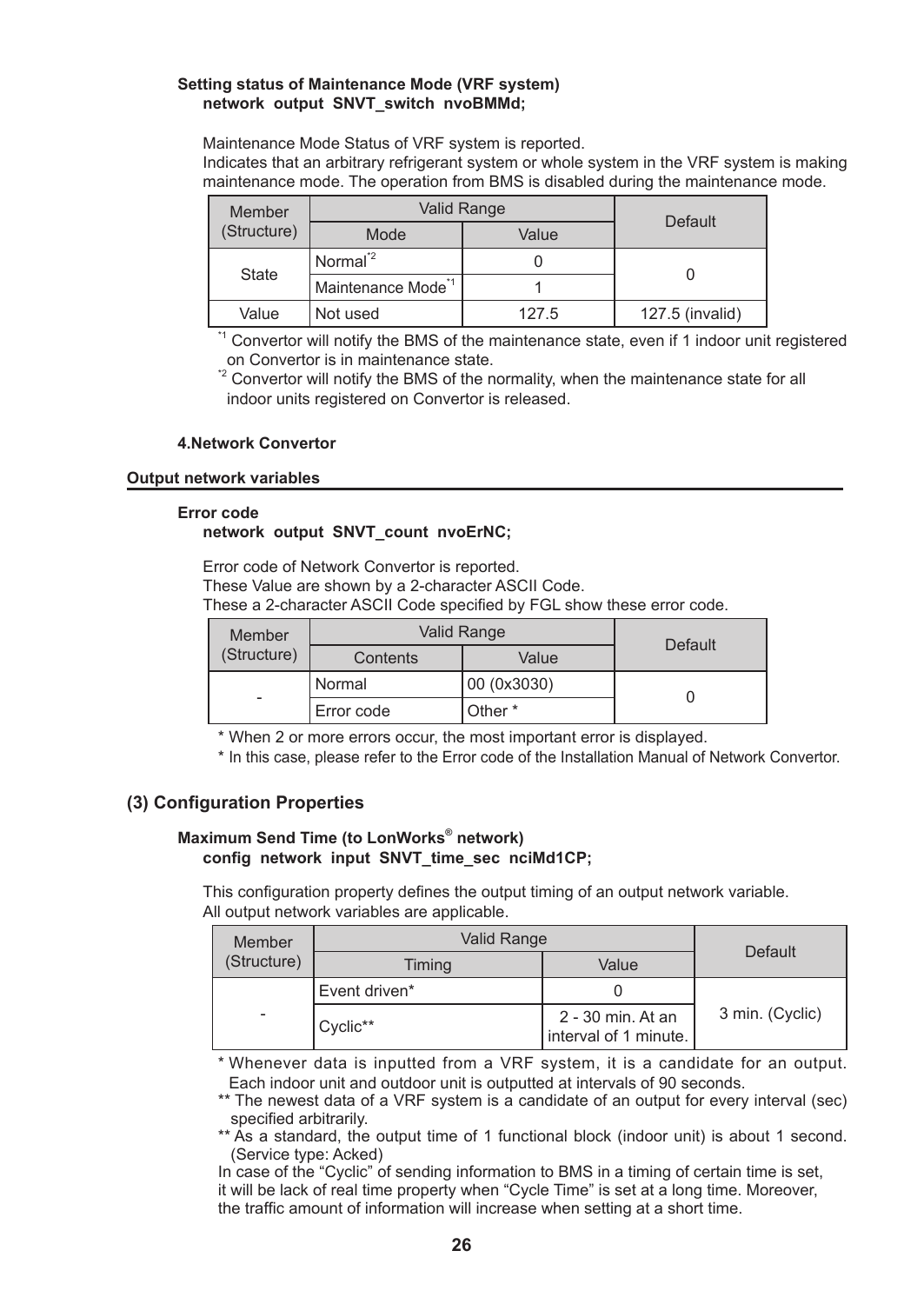#### **Hvac Mode config network input SNVT\_hvac\_mode nciMd2CP;**

This configuration property defines the communication conditions of an output network variable. All output network variables are applicable.

| Member      | Valid Range                    |                             | Default                     |
|-------------|--------------------------------|-----------------------------|-----------------------------|
| (Structure) | Communication condition        | Value                       |                             |
|             | Only change network variables* | (13)<br><b>HVAC ECONOMY</b> | 13 (Only change)<br>network |
|             | All network variables**        | (14)<br>HVAC DEHUMID        | variables)                  |

\* When the data received from VRF system is changing from the last time, it is a candidate for an output.

\*\* All the data received from the VRF system is a candidate for an output.

It is possible to decrease the traffic amount of information sends to BMS compare with the "All Data" situation because only the changed information is selected, when the "Only Changed Data" is set.

#### **Transmission start delay time setting config network input SNVT\_time\_sec nciMd3CP;**

This configuration property defines the time to start the output of network variable at the Convertor power on.

| Member      | Valid Range*                            | Default |
|-------------|-----------------------------------------|---------|
| (Structure) | Value                                   |         |
|             | $1-30$ min. $(1 \text{ min. per unit})$ | 3 min.  |

\* The range of the beginning time for sending information

can be set from 1min. to 30 minutes. (the interval is 1 minute.)

#### **Minimum Temperature change setting config network input SNVT\_temp\_p nciMd4CP;**

This configuration property defines an output network variable to be transmitted when there is a change in temperature that is greater than the specified value. This is effective in the state of the following network variable.

nvoSpTnnn

| Member<br>(Structure) | Valid Range*                                                            | Default                     |
|-----------------------|-------------------------------------------------------------------------|-----------------------------|
|                       | Value                                                                   |                             |
|                       | 0.5-10 °C (0.5 °C per unit)<br>$(1  50^{\circ}F (1^{\circ}F per unit))$ | 1.0 °C<br>$(33.8^{\circ}F)$ |

\* The value of 0.4 or less is omitted.

The changing range of the sending room temperature data can be set at 0.5˚C to 10.0˚C (the interval is 0.5˚C). Moreover, in case of it is displayed in Fahrenheit, the changing range can be set at  $1\textdegree$  F to  $20\textdegree$  (the interval is  $1\textdegree$ ). The traffic amount of information increases when the changing range is set small. Information can not be uploaded if the changing range is set big. The difference is generated in the operation condition of VRF and the monitoring situation on the BMS side.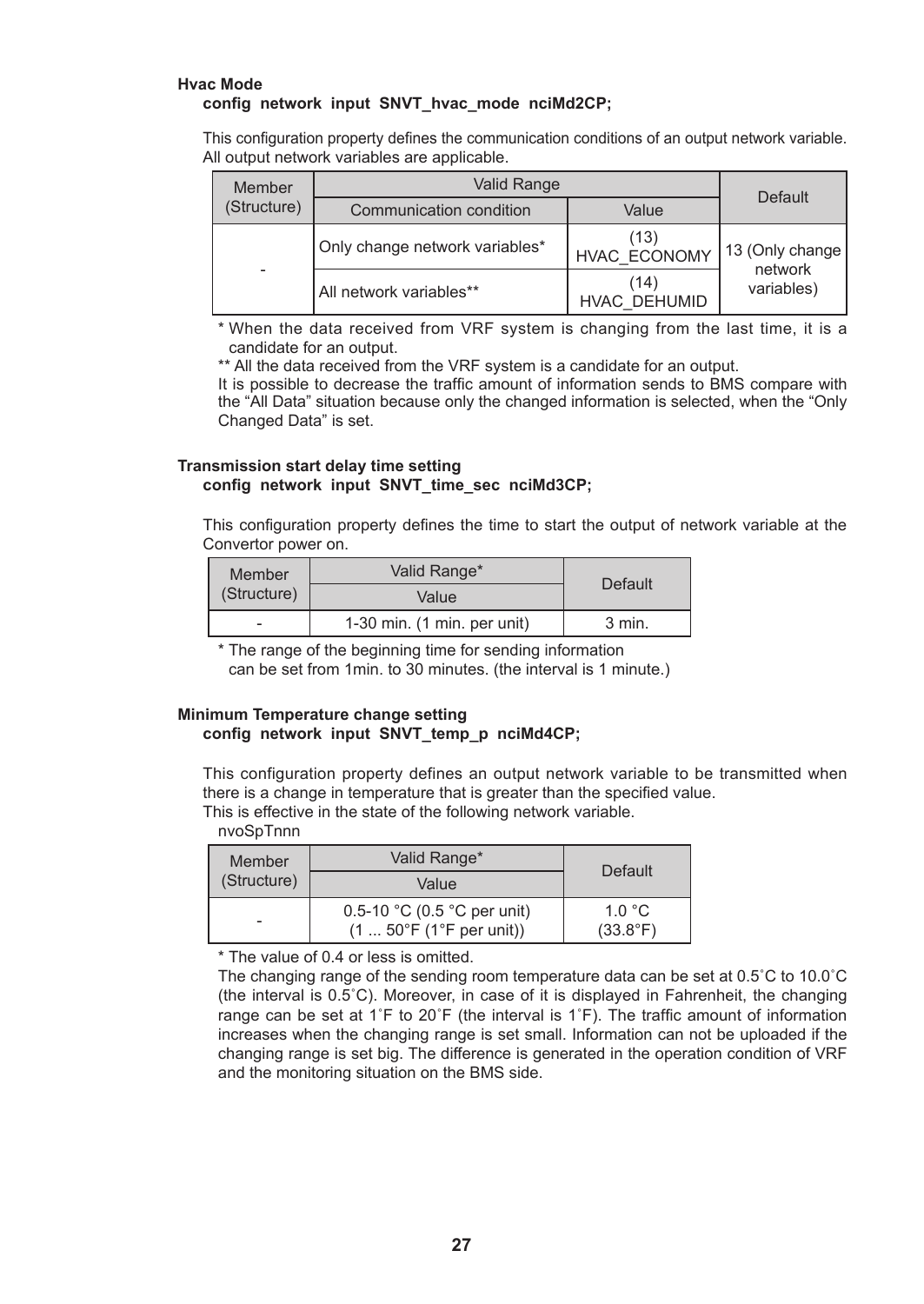- <span id="page-29-0"></span>**(1) Prepare XIF files using the 'Tool for Network Convertor' according to the number of outdoor units and indoor units to be controlled.**
- **(2) Register the 'Functional Block Number' and the information assigned to the address(es) of the indoor and outdoor units to the 'Network Convertor' using the 'Tool for Network Convertor.'**
- **Refer to the 'Application Manual' for detail.**
- **(3) ID Number (0 to 3) that doesn't repeated is allocated in each Network Convertor by using Tool for Network Convertor, when 2 or more Network Convertor is connected with BMS.**
- **(4) The ID Number should be in consistent with the ID Number Registered in the Network Convertor, when the XIF file is made.**